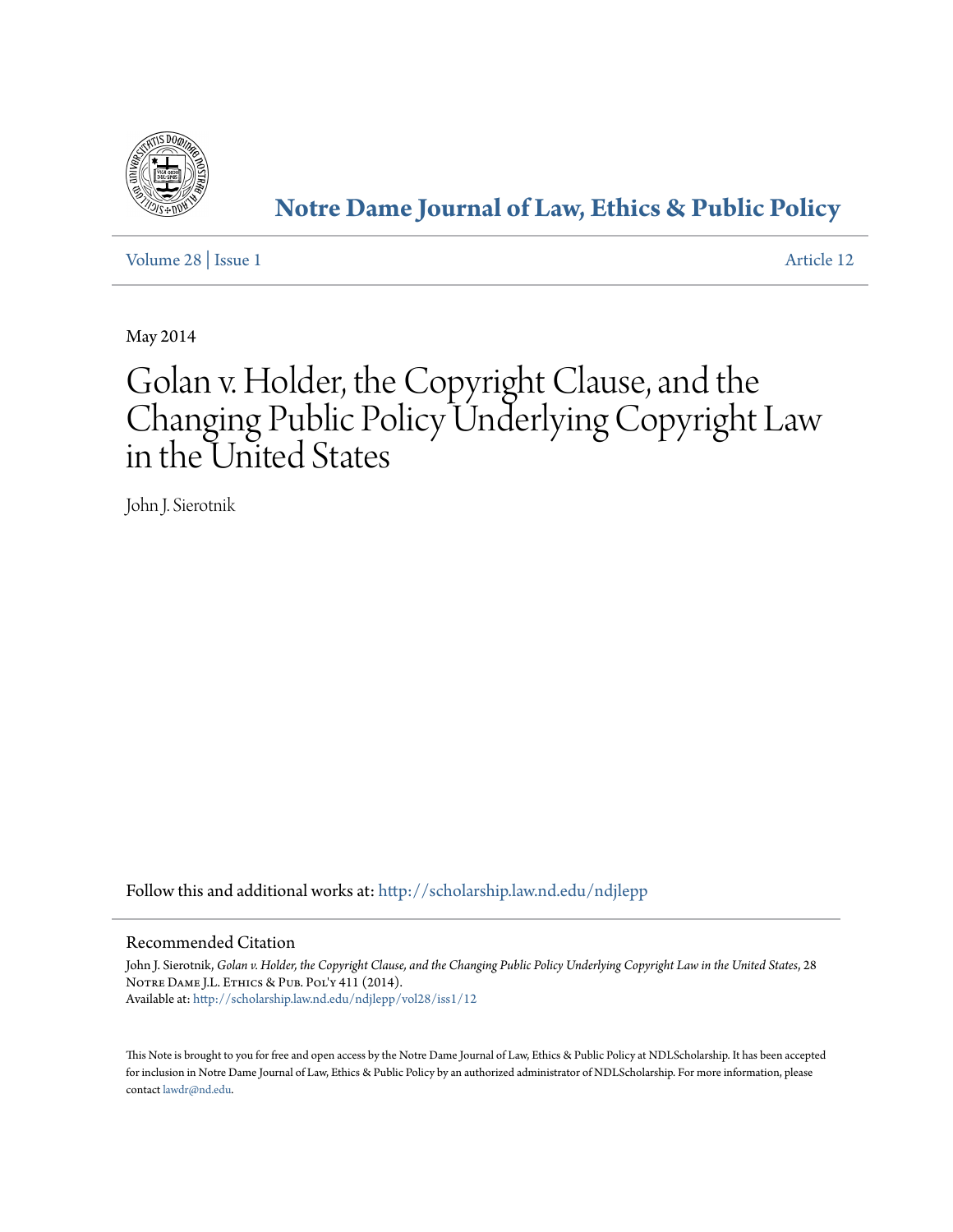### *GOLAN V. HOLDER***, THE COPYRIGHT CLAUSE, AND THE CHANGING PUBLIC POLICY UNDERLYING COPYRIGHT LAW IN THE UNITED STATES**

JOHN J. SIEROTNIK\*

#### **INTRODUCTION**

On January 18, 2012, many of the most popular sites on the Internet, including Google, Wikipedia, and Craigslist, blacked out their home pages in protest over the Stop Online Piracy Act (SOPA).<sup>1</sup> They argued that SOPA, a law strongly supported by the copyright lobby, imposed too high a burden on the Internet and gave the government too many powers in the fight against piracy. The protest was highly successful in raising public awareness of the bill, which soon lost congressional support.<sup>2</sup> The copyright lobby ultimately lost the battle over SOPA, but the very same morning of the protest, it scored a major victory in the Supreme Court. In one of the most significant decisions on copyright law it has ever handed down, the Court ruled that Congress has the power to remove works from the public domain and enable rights holders to commercially exploit what had previously been available to the public at no charge.<sup>3</sup>

The controversy surrounding *Golan* was nearly twenty years in the making. It traces its origin to March 1, 1989, when the United States joined the Berne Convention, an international agreement for the protection of intellectual property.4 One of the chief principles of the Convention is reciprocity for copyrights.<sup>5</sup> As Justice Ruth Bader Ginsburg stated, Congress "punted" on a key issue of the Convention, Article 18, when it passed the initial legislation implementing the treaty in 1988, the Berne Convention Implementation Act (BCIA).6 Article 18 of the Convention extends its protections to all foreign works that have not fallen into the public domain due to the expiry of a term of copy-

2. *Id.*

6. *Golan*, 132 S. Ct. at 879.

<sup>\*</sup> J.D. Candidate, Notre Dame Law School, 2014; B.A., Catholic University, 2005. I would like to thank Colleen Walter for her encouragement throughout the composition process and my parents for their love and support throughout my educational career.

<sup>1.</sup> Haley Tsukayma & Sarah Halzack, *Internet Blackouts Appear to have Desired Effect*, WASH. POST, Jan. 19, 2012, at A11.

<sup>3.</sup> Golan v. Holder, 132 S. Ct. 873 (2012).

<sup>4.</sup> Marshall Leaffer, *International Copyright from an American Perspective*, 43 ARK. L. REV. 373, 379 (1990) (The U.S. was the last major western country to join the Convention).

<sup>5.</sup> Berne Convention for the Protection of Literary and Artistic Works art. 18, Sept. 9, 1886, 828 U.N.T.S. 251 (Article 18 grants protections to works that "have not yet fallen into the public domain in the country of origin" but excludes works that "through the expiry of the term of protection" have "fallen into the public domain of the country where protection is claimed.").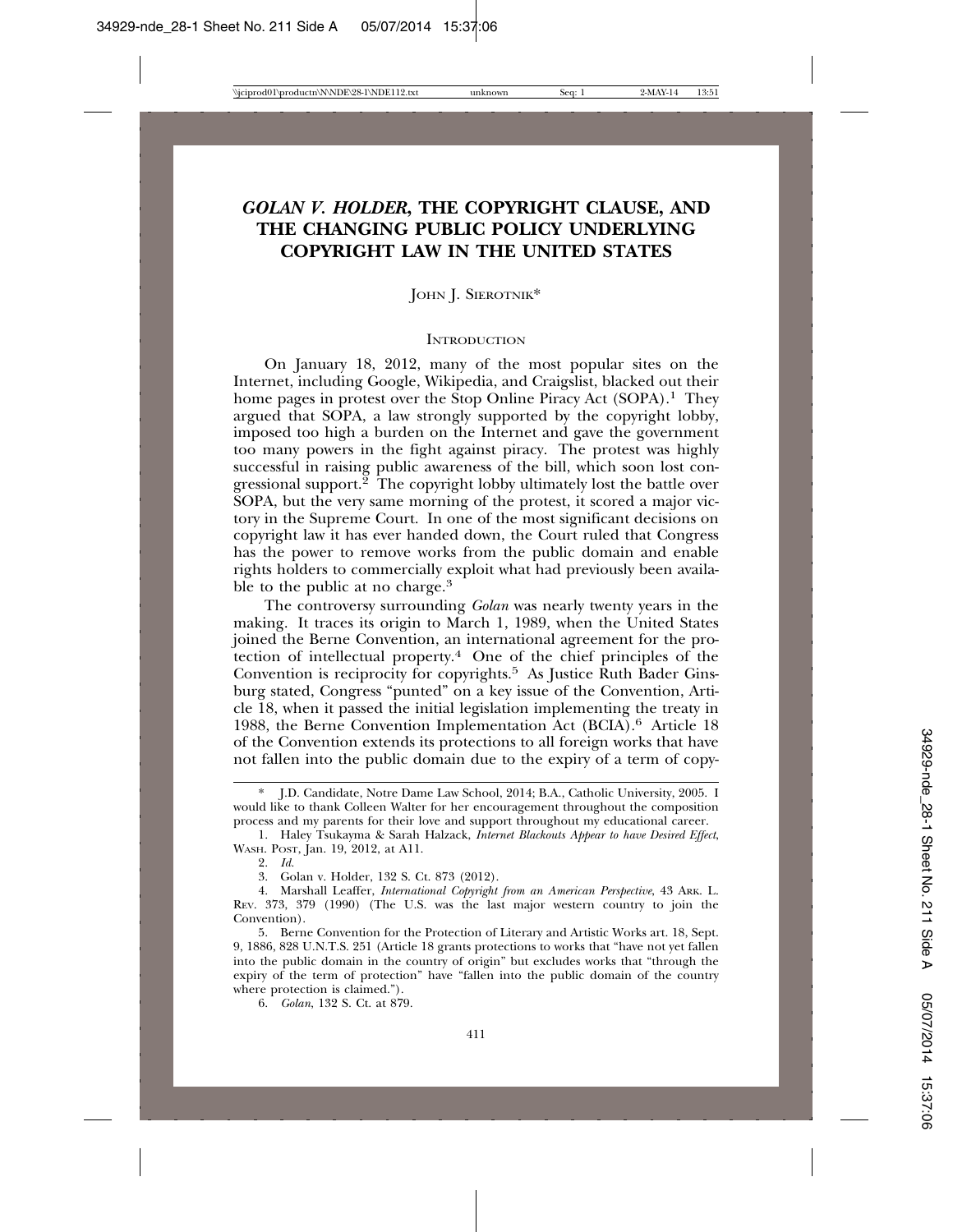right protection.7 Because there were many works by Berne signatory nations that were never subject to copyright protection in the United States due to a lack of copyright protection for works from their country of origin, the medium of the work, or a failure to comply with the then existing formalities under copyright law, the U.S. implementation of the Berne Convention was incomplete.8 Following the Uruguay Round of trade agreements in 1994, Congress passed the Uruguay Round Agreements Act (URAA), which finally addressed the issue of these works.9 This Act restores copyrights to a broad class of works that for a number of reasons were never subject to copyright protection in the United States.10 As a result of the URAA taking effect, copyright protection was restored to things as diverse as troll dolls, the never-ending staircases drawn by M. C. Escher, and Prokofiev's *Peter and the Wolf*. 11

The passage of the URAA particularly affected symphony orchestras because they are one of the greatest utilizers of the public domain. For works not subject to copyright protection, they can obtain sheet music for a mere hundred dollars and perform the pieces freely without any need for licensing fees.12 Copyrighted works, however, may require fees of over ten thousand dollars.13 This dramatic increase in costs presented a significant obstacle to orchestras. At the time Congress passed the URAA, eighty-seven percent of orchestras had a total budget of less than  $$750,000$ .<sup>14</sup> Because of the substantial financial burden, many small, struggling orchestras stopped programming these works, depriving many communities of the opportunity to hear them live until they reverted to the public domain.15

In the fall of 2001, a broad collation of musicians and distributors of classical music led by conductor Lawrence Golan filed suit in the District of Colorado, claiming the grant of copyrights to works in the public domain afforded by § 514 of the URAA was unconstitutional.<sup>16</sup> The suit would take over a decade to resolve as it worked its way up and down the federal court system, culminating in oral arguments in the

10. *Id.*

11. Tresa Baldas, *Trolling for Rights; Suit over Dolls Turns on Whether Work Once In Public Domain Later Can Be Protected*, MIAMI DAILY BUS. REV., Sept. 21, 2004, at 4.

12. Marty Jones, *Bitter Suite*, DENVER WESTWORD MUSIC (May 2, 2002), http://www. westword.com/2002-05-02/music/bitter-suite/full/, *cited in* Brian Lee Pelanda, Note, *Copyright's "Traditional Contours" and "Bedrock Principles": Golan's Potential to Secure First Amendment Protection over the Public Domain*, 31 WHITTIER L. REV. 547 (2010).

13. Jones*, supra* note 12*.*

14. Catherine Wichterman, *The Orchestra Forum: A Discussion of Symphony Orchestras in the US, ANDREW W. MELLON FOUND.* (Feb 27, 2013, 12:54 PM), http://www.mellon.org/ news\_publications/annual-reports-essays/presidents-essays/the-orchestra-forum-theorchestra-forum-a-discussion-of-symphony-orchestras-in-the-us.

15. Jones, *supra* note 12.

16. *Id.*

<sup>7.</sup> Berne Convention for the Protection of Literary and Artistic Works, *supra* note 5, at art. 18.

<sup>8.</sup> *Golan*, 132 S. Ct at 877–78.

<sup>9.</sup> Uruguay Round Agreements Act, Pub. L. No. 103–465, § 514, 108 Stat. 4809, 4976–81 (1994).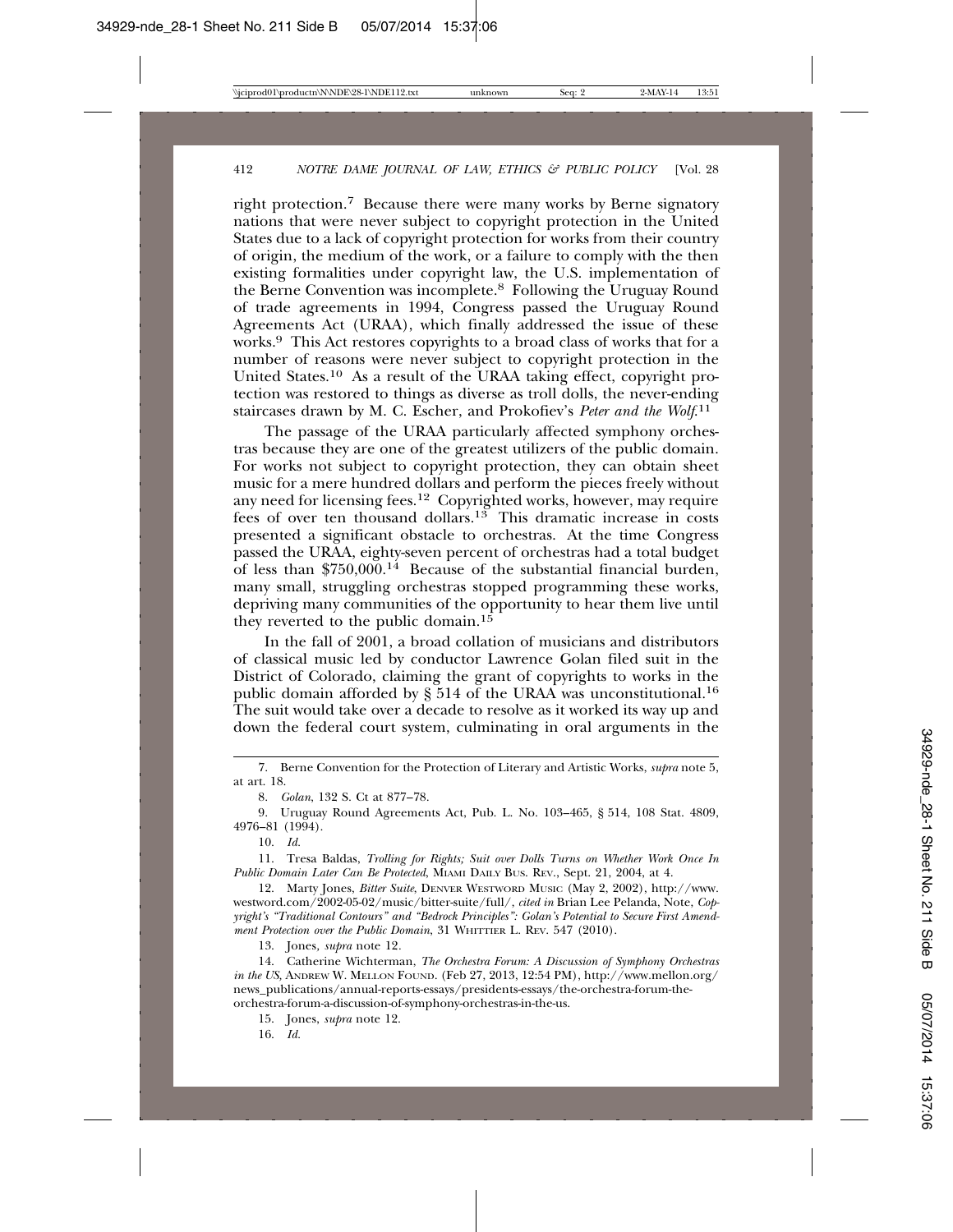Supreme Court on October 5,  $2011<sup>17</sup>$  In the interim, the Supreme Court decided another significant copyright case, *Eldred v. Ashcroft*, which had a substantial influence on its holding in *Golan*. 18 Finally, on January 18, 2012, as the Internet was protesting what it viewed as a draconian new copyright law, the Supreme Court delivered a crushing blow to the musicians and upheld the constitutionality of § 514 of the URAA.19 This decision was widely criticized from rights groups, such as the Electronic Frontier Foundation (EFF) and various legal commentators.<sup>20</sup>

The decision reached by the Supreme Court in *Golan v. Holder*, while appearing to be a marked departure from statutory law and case law, is surprisingly consistent with precedent and the most recent trends. Part I of this Note explores the history of our current copyright regime from its origins in the English Reformation to the Sony Bono Copyright Term Extension Act of 1998 and the URAA of 1994. Part II will explain the musicians' arguments that  $\S 514$  of the URAA is unconstitutional and why the Supreme Court ultimately rejected them. Part III looks at how this decision fits in against the changing policy and historical norms underlying United States copyright law. Part IV considers how this decision impacts the future of the public domain.

#### I. ORIGINS OF AMERICAN COPYRIGHT LAW

The history of copyright in the English-speaking world predates the first English settlement in what would become the United States by nearly one hundred years.21 The first restrictions on printing grew out of the turmoil of the English Reformation. Henry VIII's Catholic daughter, Queen Mary I, established the Stationers' Company, a guild of printers organized to "prevent the propagation of the Protestant Reformation."22 Following Mary's death, her successor Elizabeth I reestablished the Church of England.23 Over time, the Stationers' Company gained a monopoly on printing and grew in power.24 The company allowed members to register a particular work with the guild and

19. *Golan*, 132 S. Ct. at 878.

20. Corynne McSherry, *Supreme Court Gets it Wrong in Golan v. Holder, Public Domain Mourns,* ELECTRONIC FRONTIER FOUND. (Jan. 23, 2012), https://www.eff.org/deeplinks/ 2012/01/supreme-court-gets-it-wrong-golan-v-holder-public-domain-mourns. *See also* James Boyle & Jennifer Jenkins, *Public by Sufferance Alone: The Worst of 2012*, HUFFINGTON POST (Jan. 10, 2013 8:51 AM), http://www.huffingtonpost.com/james-boyle/public-bysufferance-alon\_b\_2443850.html.

21. Jamestown was founded in 1607. KENNETH MORGAN, THE OXFORD HISTORY OF BRITAIN 720 (2001).

22. EATON DRONE, A TREATISE IN THE LAW OF PROPERTY IN INTELLECTUAL PRODUC-TIONS 55–56 (1879).

23. Morgan, *supra* note 21, at 302–03.

24. DRONE, *supra* note 22, at 55–56 n.1 (noting that a 1585 decree required printers to register with the Stationers' Company or face up to a year imprisonment).

<sup>17.</sup> Golan v. Holder, 132 S. Ct. 873 (2012).

<sup>18.</sup> Eldred v. Ashcroft, 537 U.S. 186 (2003) (holding the Copyright Term Extension Act of 1988 did not violate the constitutional requirement that copyrights endure for limited times and that the Copyright Term Extension Act did not violate plaintiff's First Amendment rights).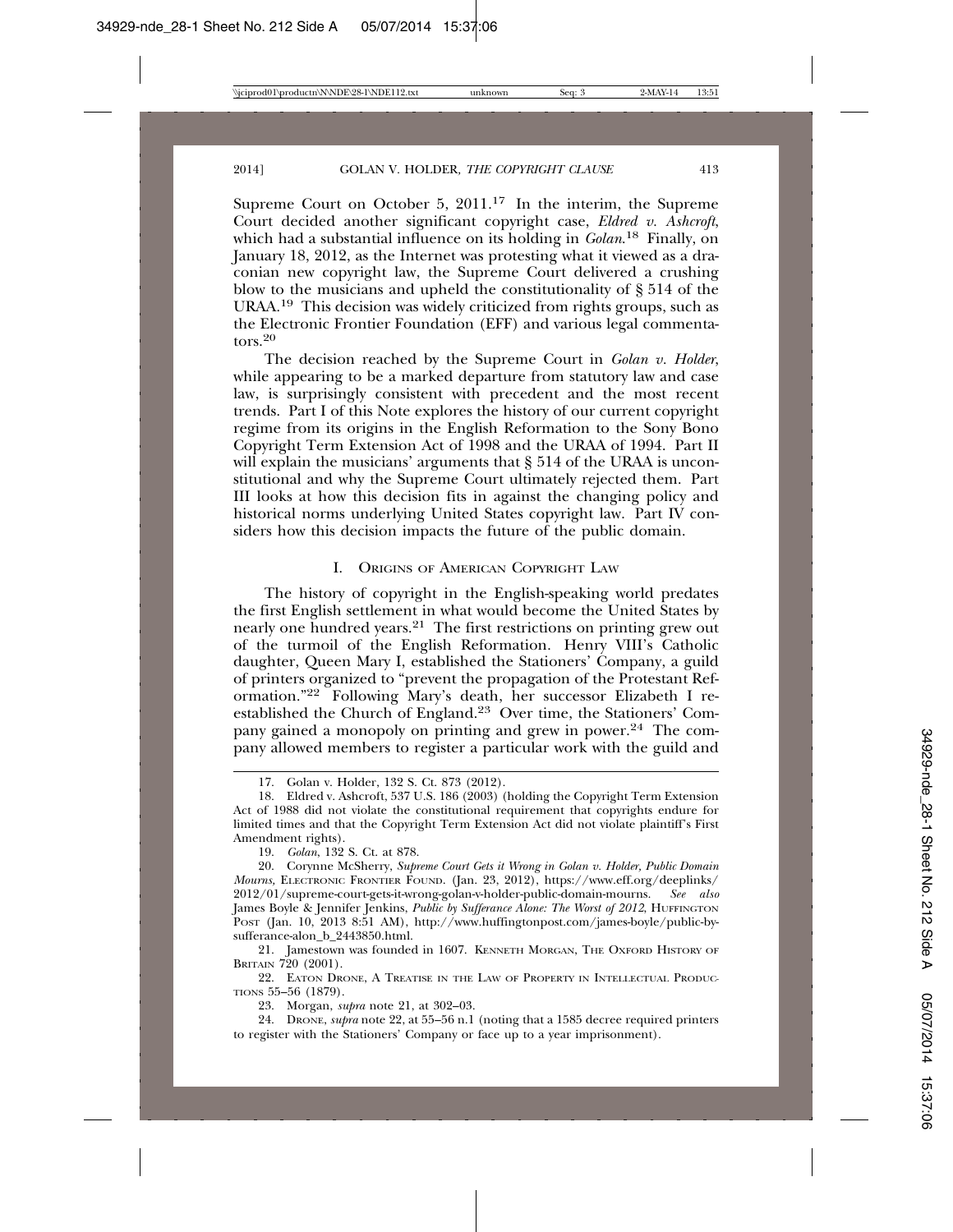received exclusive rights to publish it perpetually.25 Those who contravened the ordinance were subject to arrest and destruction of the offending books by the members of the Company.26 Parliament codified many of the powers granted to the Stationer's Company with the Licensing Act of 1662.<sup>27</sup> The Act was renewed several times, but Parliament eventually allowed it to permanently lapse in 1694.28

Following a brief period where anyone could freely print anything, the members of the Stationers' Company lobbied Parliament to pass a new copyright statute.29 In response, Parliament passed the Statute of Anne in 1710.<sup>30</sup> Unlike during the Stationers<sup>5</sup> Company's earlier monopoly on all printing, this Statute vested the rights to works in the authors directly.31 Authors enjoyed the exclusive right to designate a printer or printers to publish their work for a term of fourteen years with another renewal for the same term of years.<sup>32</sup> Following the expiration of the term, books were freely printable by anyone. The stated purpose of this Act was the very utilitarian "Encouragement of Learning," accomplished "by Vesting the Copies of Printed Books in the Authors or Purchasers of such Copies, during the Times therein mentioned."<sup>33</sup>

The influence of the Statute of Anne on early American copyright law is very apparent. The text of the Copyright Clause of the Constitution, "[t]o promote the Progress of Science and useful Arts, by securing for limited Times to Authors and Inventors the exclusive Right to their respective Writings and Discoveries," shares many similarities with the English statute. $34$  Additionally, the first copyright statute enacted under the Constitution, the Copyright Act of 1790, protected works for the same term as the Statute of Anne: fourteen years with an option to renew for an additional fourteen years.<sup>35</sup> It is important to note that this initial copyright Act only protected works created by citizens or permanent residents; foreign works received no such protection.<sup>36</sup> This Act, like the Statute of Anne, also mandated certain formalities, namely

26. DRONE, *supra* note 22, at 55–56.

30. *Id.*

31. *Id.* at 783; Statute of Anne, 8 Anne, c. 19 (1710)

32. Statute of Anne, 8 Anne, c. 19 (1710) ("[A]nd that the Author of any Book or Books already Composed and not Printed and Published, or that shall hereafter be Composed, and his Assignee, or Assigns, shall have the sole Liberty of Printing and Reprinting such Book and Books for the Term of fourteen years").

34. U.S. CONST. art. I, § 8, cl. 8. I will argue, however that there are also some key differences, *infra* at note 92.

35. Copyright Act of 1790, ch. 15, 1 Stat. 124.

36. *Id.* at § 1 ("And that the author and authors of any map, chart, book . . . . being a citizen or citizens of these United States, or resident therein . . . shall have the sole right and liberty of printing . . . .").

<sup>25.</sup> Craig W. Dallon, *The Problem with Congress and Copyright Law: Forgetting the Past and Ignoring the Public Interest*, 44 SANTA CLARA L. REV. 365, 398 (2004).

<sup>27.</sup> *Id*. at 57–58.

<sup>28.</sup> *Id.*

<sup>29.</sup> Craig Joyce, *Prologue: The Statute of Anne: Yesterday and Today*, 47 HOUS. L. REV. 779, 782 (2010).

<sup>33.</sup> *Id.*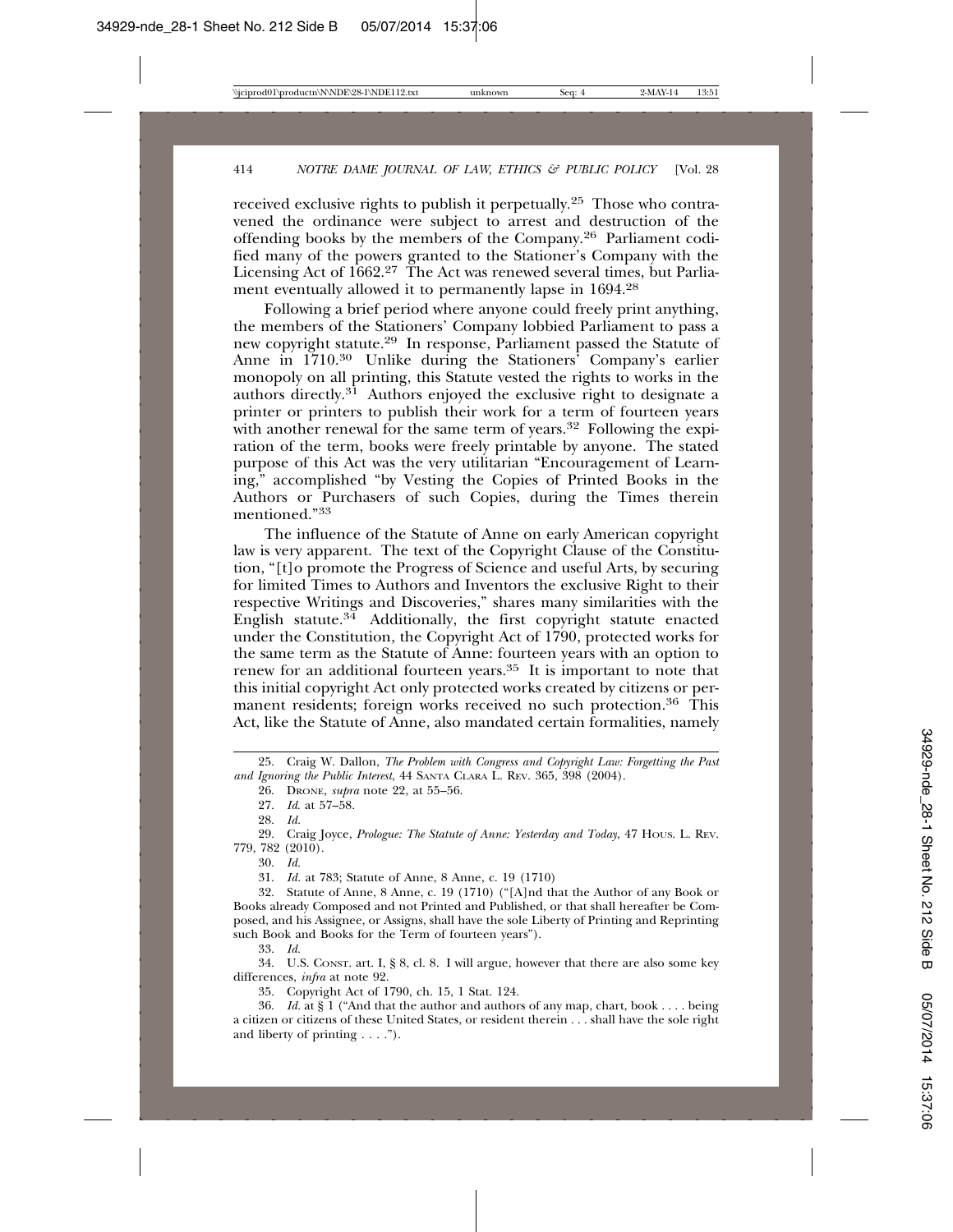registration and filing.37 The exclusion of foreign works and required formalities for statutory copyright protection would later be a source of tension as works went unprotected.

Throughout the nineteenth and twentieth centuries, Congress amended or completely overhauled the copyright acts several times. Many revisions extended the duration of the copyright term. Initially, in 1831, Congress extended the term to a maximum of forty-two years;<sup>38</sup> in 1909, they extended it to fifty-six years.<sup>39</sup> In 1976, Congress abandoned a term of a fixed number of years and changed the term to the life of the author plus fifty years.<sup>40</sup> In 1998, Congress further extended the copyright term to the life of the author plus seventy years by passing the Sony Bono Copyright Term Extension Act (CTEA).<sup>41</sup> Alongside lengthening the term, the various acts also extended the reach of copyrights to keep up with the developments of modern technology. Additionally, in 1891, Congress amended the Copyright Act to grant protection to citizens of foreign states whose countries afforded adequate protections to American works, as determined by the President of the United States.42

In addition to its English heritage, American copyright law has in recent years come to be shaped by international concerns. In the late nineteenth century, the Swiss government convened an international conference to address copyrights in Berne.<sup>43</sup> While the Swiss government invited the United States to the conference, the Americans ultimately declined to adopt the resulting agreement, the Berne Convention, because it was incompatible with existing United States law which did not protect works of foreign authors at the time.<sup>44</sup> Additionally, the Berne Convention plainly stated that its focus was on protecting the rights of the authors and not utilitarian concerns.45

Over the next century, an additional sixty-seven countries would join the Berne Convention and the United States faced increasing inter-

<sup>37.</sup> *Id.* at § 3.

<sup>38.</sup> Copyright Act of 1831, ch. 16, 4 Stat. 436. Additionally, this Act required notice of the copyright to be printed on the work. *Id.*

<sup>39.</sup> Copyright Act of 1909, ch. 320, 35 Stat. 1075.

<sup>40.</sup> Copyright Act of 1976, Pub. L. No. 94-553, 90 Stat. 2541.

<sup>41.</sup> Sony Bono Copyright Term Extension Act, Pub. L. No. 105-298, 112 Stat. 2827 (1998).

<sup>42.</sup> International Copyright Act of 1891, Ch. 565, 26 Stat. 1106. This resulted in reciprocity with Belgium, Great Britain, France, and Switzerland in 1891, Proclamation No. 3, 27 Stat. 981 (July 1, 1891); Germany and Italy in 1892, Proclamation No. 24, 27 Stat. 1021, 1043 (April 15, 1892); Denmark and Portugal in 1893, Proclamation No. 1, 28 Stat. 1219 (May 8, 1893); Proclamation No. 4, 28 Stat. 1222 (July 20, 1893), Spain in 1895, Proclamation No. 5, 29 Stat. 871 (July 10, 1895); and Mexico and Chile in 1896, Proclamation No. 10, 29 Stat. 877 (Feb. 27,1896); Proclamation No. 13, 29 Stat. 880 (May 25, 1896).

<sup>43.</sup> Peter Burger, *The Berne Convention: Its History and Its Key Role in the Future*, 3 J.L. & TECH. 1, 12 (1988).

<sup>44.</sup> Orrin G. Hatch, *Better Late than Never: Implementation of the 1886 Berne Convention*, 22 CORNELL INT'L L.J. 171, 174 (1989).

<sup>45.</sup> Burger, *supra* note 43, at 16.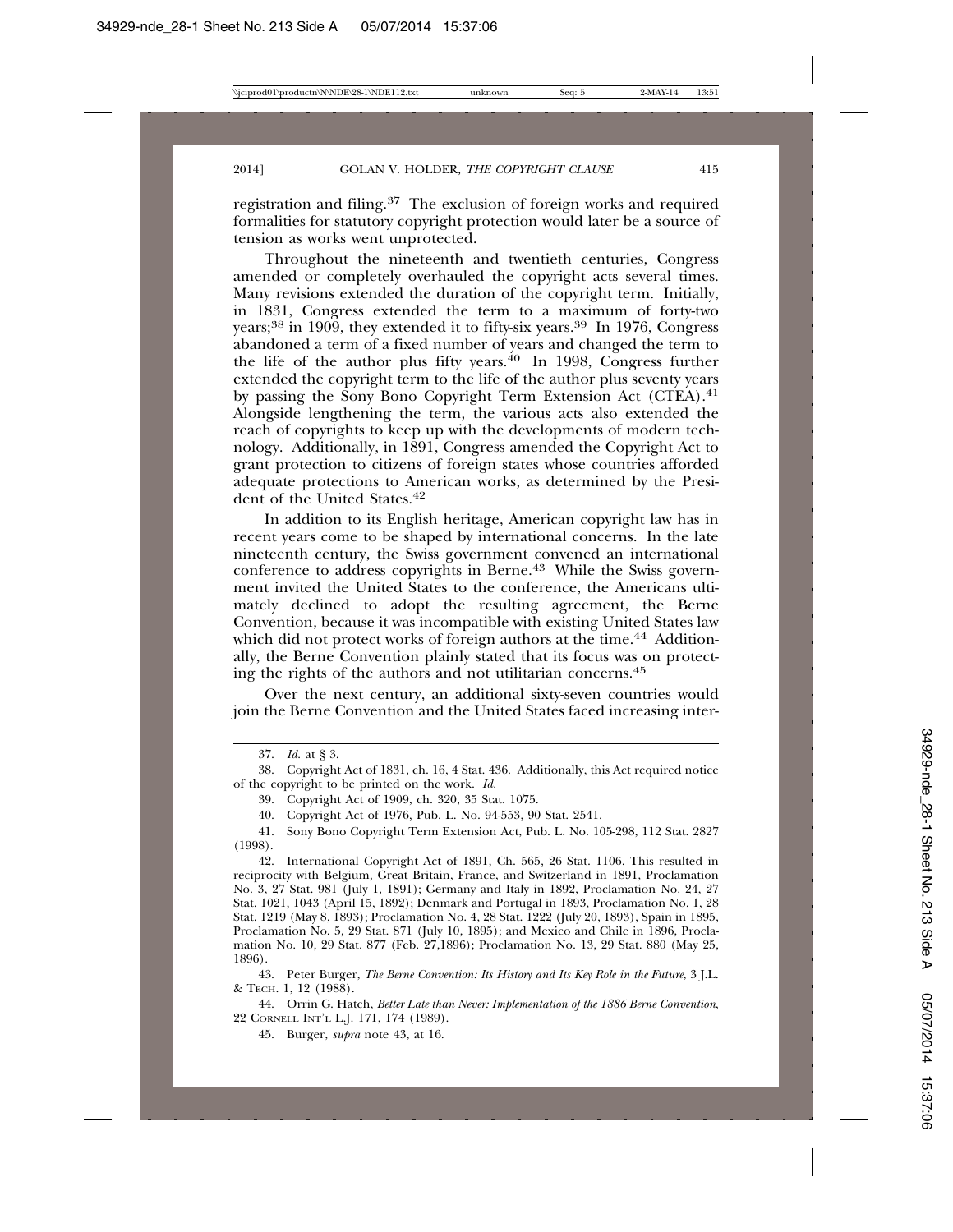national pressure to join.46 In particular, foreign countries would cite the United States' lack of membership in the Berne Convention as being hypocritical during negotiations over piracy.<sup>47</sup> Due to disagreements with the underlying policy of the agreement and the incongruity of the terms of the Convention with the then-existing American copyright law, the United States continued to resist joining the Convention.48 However, in response to the international pressure and following modifications to American copyright law that were more compatible with the terms of the Convention, the United States passed the Berne Convention Implementation Act of 198849 and ultimately joined the Berne Convention.50

Although, the United States officially joined the Berne Convention, additional changes to the law were necessary to fully adopt the Convention. The changes came about in the legislation implementing the results of the Uruguay round of international trade agreements.<sup>51</sup> The Act passed to implement the agreement, the Uruguay Round Agreements Act (URAA), had the effect of restoring copyright protection to works under copyright in their home country that had fallen into the public domain in the United States for one of three reasons.52 First, the law restored protection if the work was in the public domain due to a failure to comply with United States formalities such as providing notice of the claimed copyrights.53 Second, it granted copyright protection if the law, at the time a work was created, did not protect its subject matter, but later did.<sup>54</sup> Lastly, the URAA restored copyrights if the reason the work was in the public domain was that the United States did not afford copyright protection to works created in its country of origin.<sup>55</sup>

#### II. <sup>G</sup>OLAN <sup>V</sup>. HOLDER

#### A. *The Road to the Supreme Court*

In the fall of 2001, a group of musicians filed suit in the United States District Court for the District of Colorado challenging the constitutionality of both the Uruguay Round Agreement Acts (URAA) and the Sony Bono Copyright Term Extension Act (CTEA).<sup>56</sup> This case would be placed on hold for two years as the district court stayed the

56. Golan v. Ashcroft*,* 310 F. Supp. 2d 1215, 1216–17 (D. Colo. 2004).

<sup>46.</sup> Hatch, *supra* note 44, at 171, 178.

<sup>47.</sup> *Id.* at 178.

<sup>48.</sup> Burger, *supra* note 43, at 68.

<sup>49.</sup> Berne Convention Implementation Act of 1988, Pub. L. No. 100-658, 102 Stat. 2853.

<sup>50.</sup> Hatch, *supra* note 44, at 171–72.

<sup>51.</sup> Golan v. Holder, 132 S. Ct. 873, 877 (2012).

<sup>52.</sup> Uruguay Round Agreements Act, Pub. L. No. 103–465, 108 Stat. 4809 (1994).

<sup>53.</sup> *Id.* at § 514.

<sup>54.</sup> *Id*.

<sup>55.</sup> *Id.*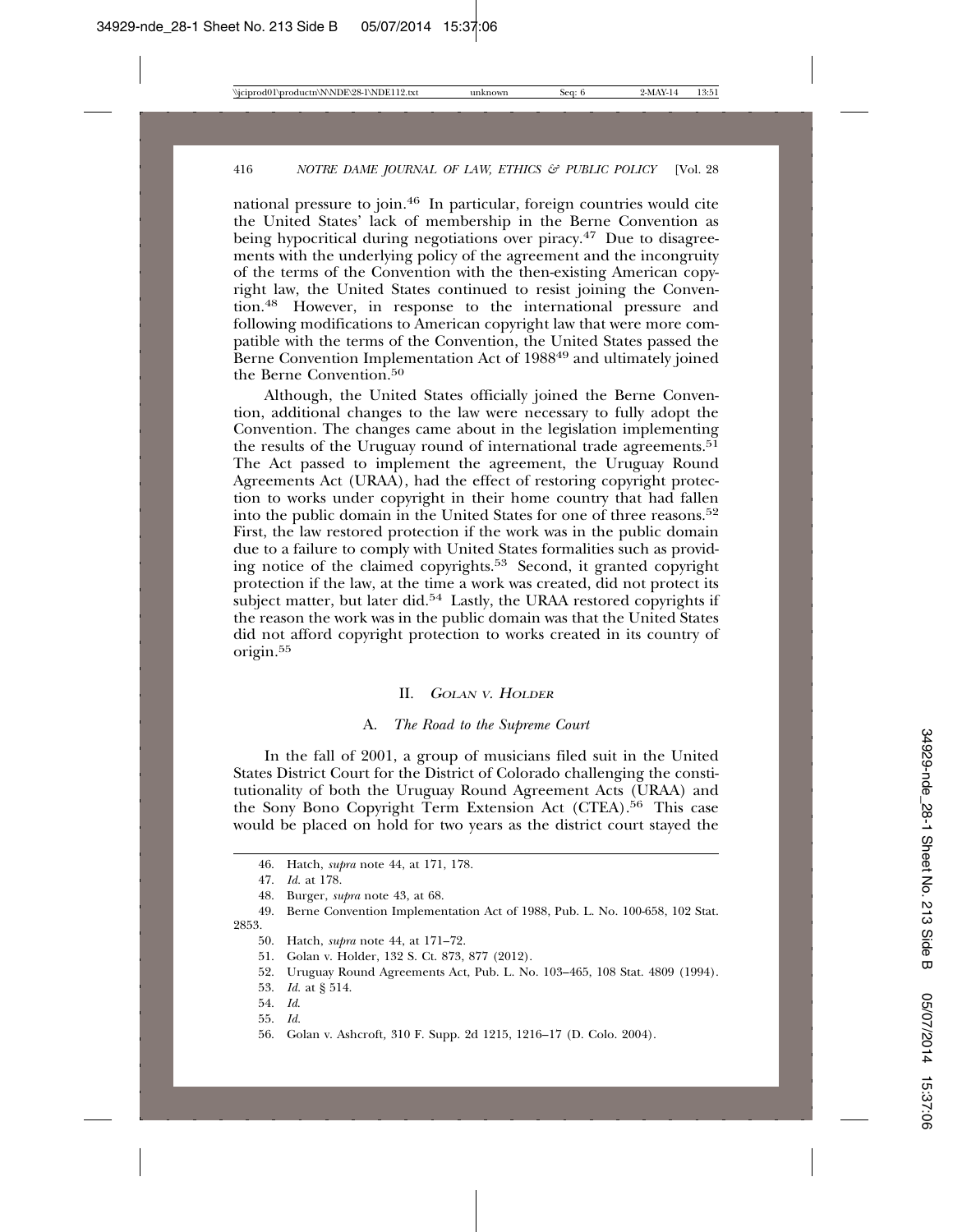proceedings while the Supreme Court ruled on a nearly identical claim challenging the constitutionality of the CTEA.57

In *Eldred v. Ashcroft*, the Supreme Court considered whether the CTEA unconstitutionally extended the length of the copyright term for existing works.58 The CTEA was challenged on the grounds that it violated both the Copyright Clause and the First Amendment.59 Writing for the majority, Justice Ginsburg upheld the constitutionality of the law, the reasoning of which would come to strongly influence the outcome of *Golan.* Citing a long history of term extensions for both copyrights and patents, she held that extending the copyright term of existing works did not violate the Copyright Clause's requirement that the term be limited.60 The CTEA was also found to be a rational exercise of legislative power because Congress desired to extend the U.S. copyright term to be on par with that of European nations. This insured that American authors were not at a competitive disadvantage compared to their European counterparts.<sup>61</sup> The Court noted that it is the role of Congress, not the Court, to determine how to best pursue the goals of the Copyright Clause.<sup>62</sup> Perhaps most importantly, they held that conformity with those goals was to be considered in the context of the entire intellectual property regime.63

Following the Court's decision in *Eldred*, the district court dismissed the musicians' claim against the CTEA.64 The musicians' remaining three claims concerned the constitutionality of § 514 of the URAA that restored copyright protection to works previously in the public domain. They first argued that Congress lacked the power to remove works from the public domain because doing so did not meet the constitutional mandate to "promote the Progress of Science and useful Arts."65 They relied on both the history of copyright legislation and an earlier decision in a patent case, *Graham v. John Deere Co.*, 66 to support their claim that Congress lacked the necessary authority.<sup>67</sup> Their second argument was that § 514 of the URAA inhibited their right to free speech under the First Amendment because they lost the ability to freely publish works that have had their copyrights restored.68 They distinguished their claim from the holding in *Eldred*, which held that First Amendment scrutiny is not necessary, by claiming that in removing works from the public domain, the URAA upset "the traditional contours of copyright protection."69 Finally, the musicians

<sup>57.</sup> *Id*. at 1217.

<sup>58.</sup> Eldred v. Ashcroft*,* 537 U.S. 186 (2003).

<sup>59.</sup> *Id.* at 196.

<sup>60.</sup> *Id.* at 204.

<sup>61.</sup> *Id.* at 205–06.

<sup>62.</sup> *Id.* at 212.

<sup>63.</sup> *Id.* at 222.

<sup>64.</sup> Golan v. Ashcroft, 310 F. Supp. 2d 1215, 1218 (D. Colo. 2004).

<sup>65.</sup> *Id*. at 1218.

<sup>66.</sup> Graham v. John Deere Co., 383 U.S. 1 (1966).

<sup>67.</sup> *Golan*, 310 F. Supp. 2d at 1219.

<sup>68.</sup> *Id*. at 1220.

<sup>69.</sup> *Id*.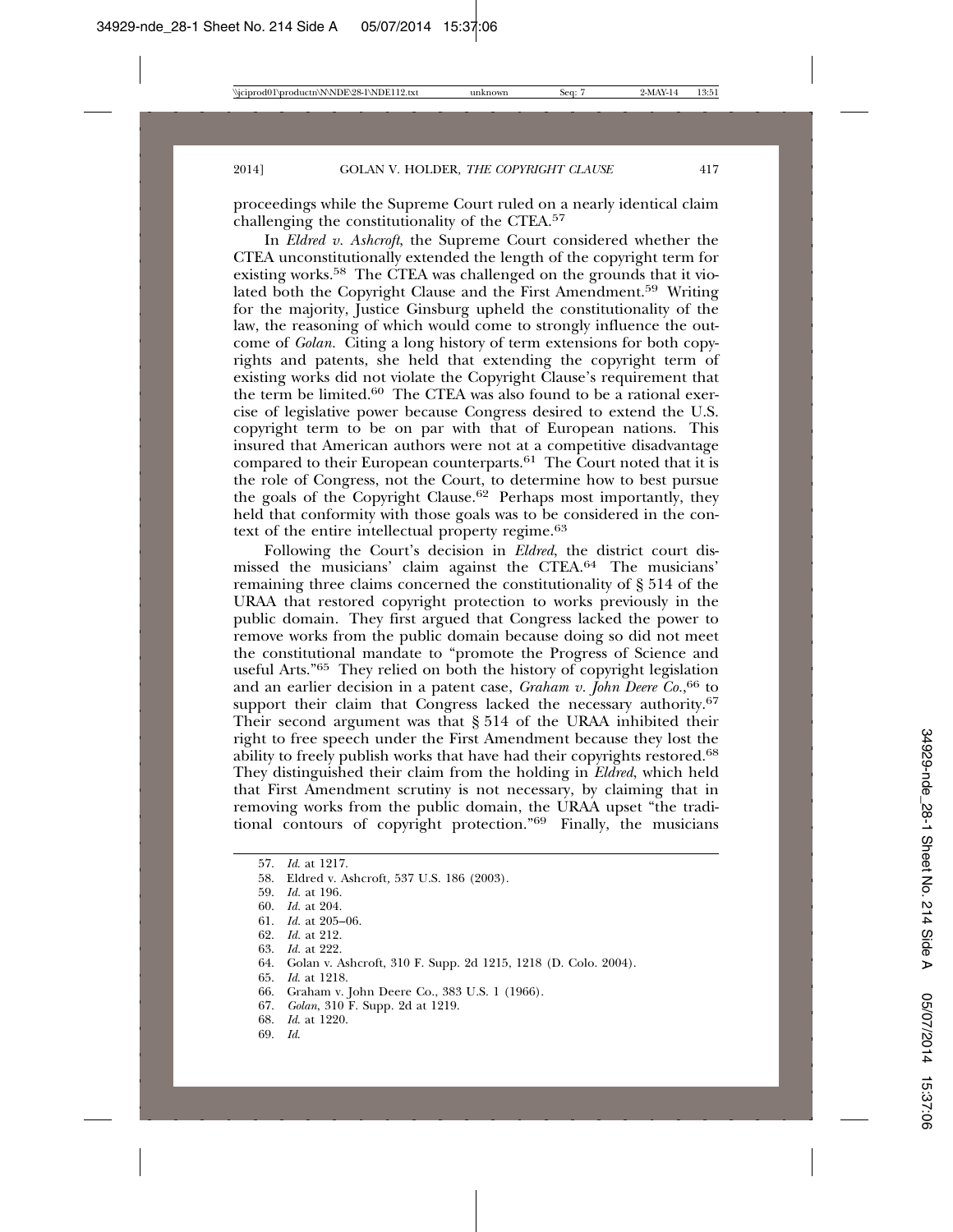claimed that their Fifth Amendment rights were violated because they were deprived of their property without due process.<sup>70</sup> They supported this claim by looking to a concurring opinion by Justice Kennedy in *Eastern Enters. v. Apfel*, 71 where he stated that retroactive legislation that upsets people's expectations is a violation of due process.<sup> $72$ </sup>

The district court initially granted a summary judgment motion for the government, rejecting each argument of the musicians.73 However, on appeal, the Tenth Circuit reversed the decision on the First Amendment claim, accepting the musicians' argument that First Amendment scrutiny was necessary because one of the "traditional contours" of copyright law was that works in the public domain stay there, and § 514 of the URAA upsets this principle.74 The Tenth Circuit remanded the case back to the district court, which this time found in favor of the musicians, holding that while § 514 of the URAA was a content-neutral restriction, it did burden substantially more speech than was necessary to meet a legitimate government interest.<sup>75</sup> On appeal by the government, the Tenth Circuit rejected the district court's determination that the § 514 of the URAA violated the musicians' First Amendment because the provisions were narrowly tailored and did not burden more speech than was necessary.76 Dissatisfied with the verdict, the musicians successfully petitioned the Supreme Court for certiorari, and oral arguments were heard on October 5, 2011.

#### B. *The Public Domain is Not Inviolable—The Supreme Court Decision*

On January 18, 2012 over a decade of litigation would end as the Supreme Court released a six to two decision in favor of the government.<sup>77</sup> Justice Ginsburg wrote the majority opinion and all the other Justices joined her opinion except Justices Stephen Breyer and Samuel Alito who dissented and Justice Elena Kagan who did not take part in the decision of the case. Ginsburg's opinion addressed both the Copyright Clause claim and the First Amendment claim of the musicians.

In rejecting the musicians' claim that § 514 of the URAA violated the Copyright Clause, Justice Ginsburg relied heavily on the court's ear-

<sup>70.</sup> *Id*.

<sup>71.</sup> Eastern Enters. v. Apfel, 524 U.S. 498 (1998) (Kennedy, J., concurring). Golan v. Asoft. 2d 1215, 1217 trade agreementsing the results of hte ion. better protection for

<sup>72.</sup> *Golan*, 310 F. Supp. 2d at 1220.

<sup>73.</sup> Golan v. Gonzales, No. Civ.01-B-1854(BNB), 2005 WL 914754 (D. Colo. Sept. 4, 2007).

<sup>74.</sup> Golan v. Gonzales*,* 501 F.3d 1179, 1191–92 (10th Cir. 2007). The court noted that outside a few exceptional circumstances that occurred just following each of the two World Wars, there is little history of Congress affording copyright protection to works in the public domain. *Id*.

<sup>75.</sup> Golan v. Holder*,* 611 F. Supp. 2d 1165, 1177 (D. Colo. 2009) (finding that the U.S. went further than other nations that implemented the Berne Convention, and that the Act treated foreign authors more favorably than domestic authors).

<sup>76.</sup> Golan v. Holder*,* 609 F.3d 1076 (10th Cir. 2010) (holding that Congress intended to protect the rights of domestic authors and rationally believed that restoring copyrights for foreign authors could induce their countries to do the same for domestic authors).

<sup>77.</sup> Golan v. Holder, 132 S. Ct. 873 (2012).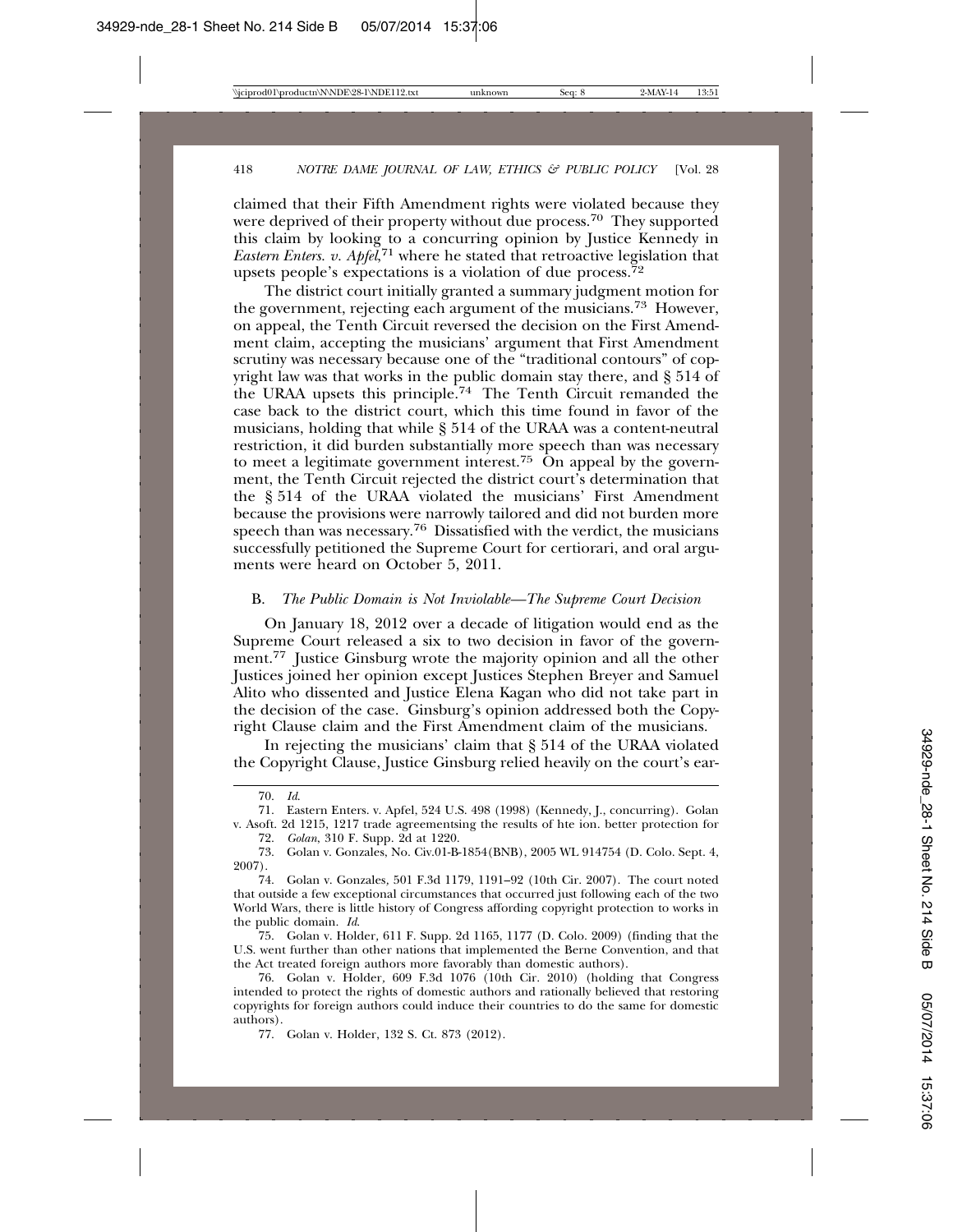lier decision in *Eldred.* She noted that *Eldred* established, for purposes of the Copyright Clause, that "limited" is to be interpreted as "confine[d] within certain bounds."78 Under that definition, the restored copyrights were sufficiently limited because they would eventually end.79 Additionally, the majority opinion also cites several statutes from the original Copyright Act of 1790 to late nineteenth century statutes to mid twentieth century statutes that Justice Ginsburg argued granted copyrights to works in the public domain.<sup>80</sup> Expanding on the holding in *Eldred*, Justice Ginsburg argued that the Copyright Clause is not confined to simply incentivizing new creation, but rather extends to efforts to encourage dissemination of information.<sup>81</sup> With dissemination considered an appropriate goal of copyright laws, she further argued that it is rational to consider that Congress believed strict adherence to the Berne Convention would result in achieving that end.82 Indeed, in the last section of the opinion, the Court noted that they are not ruling on the wisdom of the URAA, but rather that the law is within the power of Congress.83

Unlike the Tenth Circuit, the Supreme Court rejected the idea that § 514 of the URAA warranted heightened scrutiny under the First Amendment, noting that the "traditional contours" of copyright protection, only protecting expressions, not facts, and preserving the fair use of works, are not affected by § 514 of the URAA.84 The Court took particular issue with the argument of the musicians and the portion of the Tenth Circuit's holding that the public's right to a work vests when it enters the public domain. Citing  $17 \text{ U.S.C}$   $\bar{\$}$  201(a), which governs the initial ownership of copyrights, Justice Ginsburg noted that under statutory law, rights vest initially with the author of a work.<sup>85</sup> She noted that rights do not vest in the public following the expiration of the copyright term; the work "simply lapse[s] into the public domain" and no one has any ownership rights to it anymore.86 Despite the loss of free, unrestricted access to the affected works, the Court held that Congress did not violate the musicians' First Amendment rights because they still have access to the works through either fair use or obtaining a license through the marketplace.87

- 84. *Id.* at 890–91.
- 85. *Id.* at 892.

<sup>78.</sup> *Id*. at 884.

<sup>79.</sup> The Court additionally noted that foreign authors would receive fewer years of exclusivity than domestic authors because they receive no credit for the time in which their works were not protected by copyright. *Id.* at 878.

<sup>80.</sup> *Id*. at 885–87.

<sup>81.</sup> *Id.* at 888.

<sup>82.</sup> *Id.* at 889.

<sup>83.</sup> *Id.* at 894.

<sup>86.</sup> *Id.*

<sup>87.</sup> *Id.* at 892–93. The Court noted that the net effect of the URAA is to place foreign works on the same level as domestic works. In particular, it noted that works of Aaron Copland and Leonard Bernstein were always subject to copyright protection in the United States, but the works of their contemporary, Sergei Prokofiev, were not protected until the URAA. *Id.*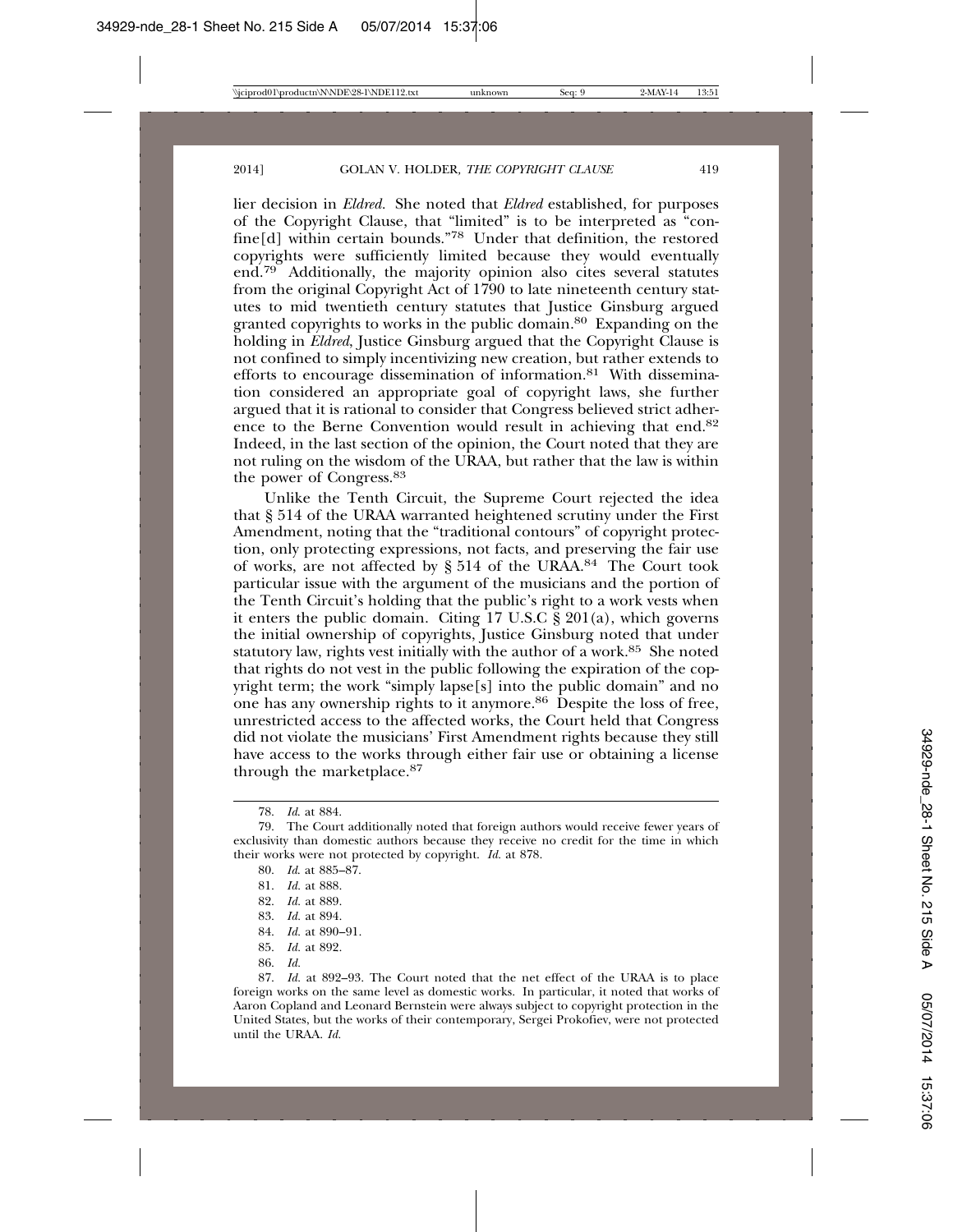#### III. HOW THE COURT'S RULING FITS INTO HISTORY AND PRACTICE

#### A. *Utilitarian, Yet Grounded in Natural Rights*

One of the most interesting aspects of the *Golan* opinion was how the Court addressed the various competing theoretical justifications for copyright law. Both opinions attempt to justify their conclusion as being consistent with utilitarian theory. This theory of copyright law posits that it exists because the public benefits by receiving access to creative works.88 The utilitarian theory was supported by the majority of the Founding Fathers and is reflected in the text and the dissent's historical interpretation of the Copyright Clause.89

Where the two opinions diverge is on what exactly qualifies as a valid utilitarian end. Justice Breyer's opinion takes the position that the Copyright Clause mandates new copyright laws to provide some possible incentive for the creation of new work.<sup>90</sup> Justice Ginsburg, on the other hand, believes that history suggests encouraging dissemination is a valid end to copyright law, even in the absence of promoting the creation of new works.91 In particular, she cites the fact that until the Copyright Act of 1976, federal statutory copyright required publication of the work.92

A close textual comparison of the Statute of Anne, the Copyright Clause, and the Copyright Act of 1790 supports Justice Ginsburg's position. The text of the Statute of Anne plainly states Parliament passed it for "the encouragement of learned men to compose and write useful books."93 Despite their strong influence on early American copyright law,94 both the Copyright Clause and the Copyright Act of 1790 speak only to "promot[ing] the Progress of Science and the useful Arts"95 and the "encouragement of learning."96 Neither text, unlike the Statute of Anne, directly mentions encouraging the composition or creation of new works. Indeed, the Copyright Act of 1790 extended copyright protection to existing works, conditioned upon filing copies with the federal government for recording and preservation. $57$ 

Although both Justice Ginsburg and Justice Breyer base their opinions on their understanding of utilitarian theory, Justice Ginsburg also makes several arguments that are highly influenced by the competing

90. *Id.* at 899–900.

91. *Id.* at 888–89.

92. *Id.*

97. *Id*.

<sup>88.</sup> Thomas M. Byron, *As Long As There's Another Way: Pivot Point v. Charlene Products as an Accidental Template for Creativity-Driven Useful Articles Analysis,* 49 IDEA 147, 154–55 (2009).

<sup>89.</sup> *Golan*, 132 S. Ct. at 901–02 (Breyer, J. dissenting).

<sup>93.</sup> The Statute of Anne, 8 Anne, c. 19 (1710). It should be noted, however, that the Statute did convey the same benefits to existing, but unpublished works as it did to works yet to be created and also mandated that copies of texts be deposited in various libraries in England and Scotland.

<sup>94.</sup> *See supra* Part I.

<sup>95.</sup> U.S. CONST. art. I, § 8, cl. 8.

<sup>96.</sup> Copyright Act of 1790, ch. 15, 1 Stat. 124.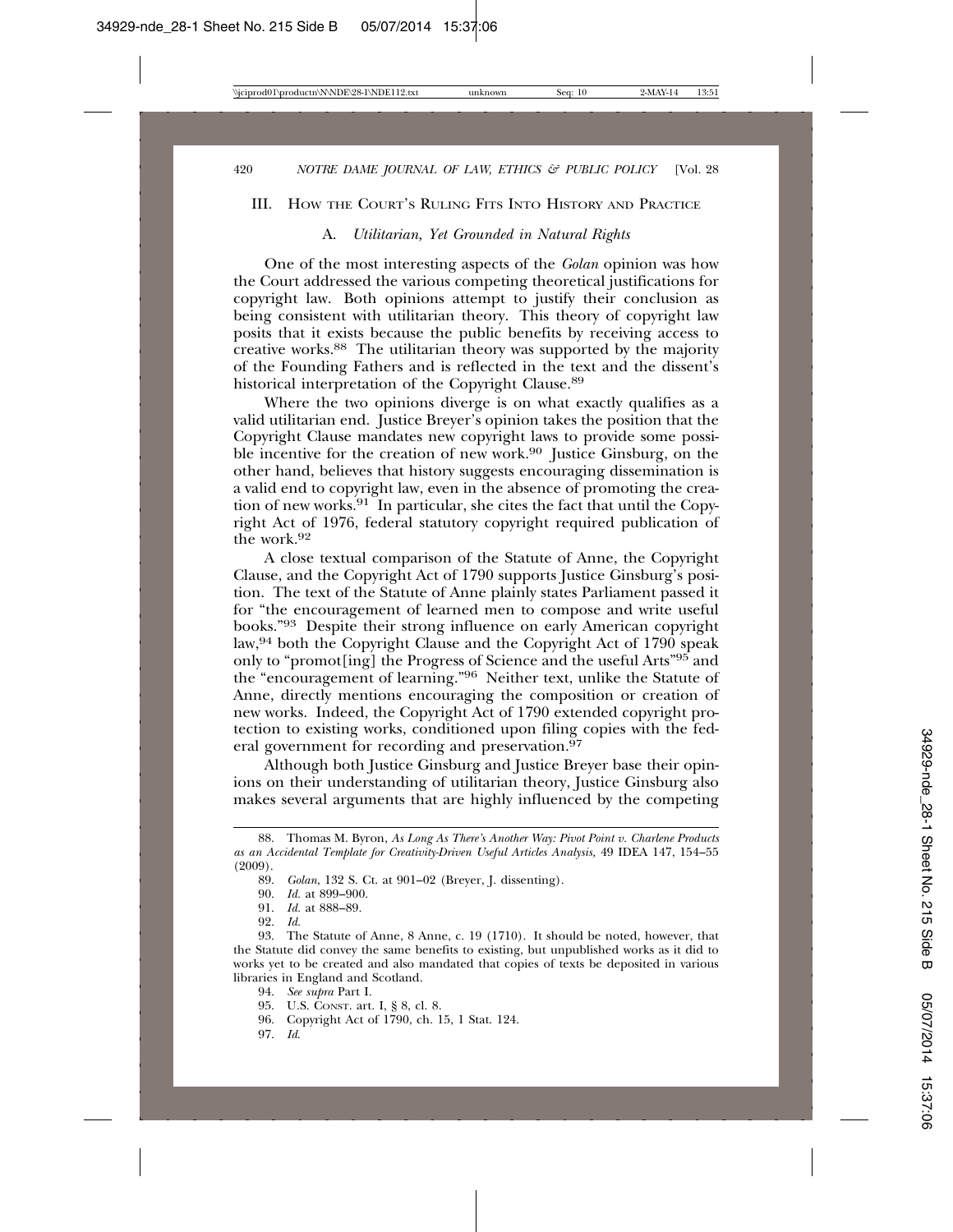natural rights justifications for copyright law. The natural rights theory suggests that copyrights should exist because man has a property interest in the fruit of his labor and that property interest should trump societal concerns.<sup>98</sup> In rejecting the musicians' claim that their First Amendment rights were violated by the restoration of copyrights to certain materials in the public domain, Justice Ginsburg used a fairness argument, noting that the URAA simply treated foreign composers in the same manner as their domestic contemporaries.99 Specifically, her opinion speaks of authors being "deprived of protection" and "spared" further deprivation and makes comparisons between the rights enjoyed by foreign and domestic authors.<sup>100</sup>

The influence of natural rights theory on copyrights in the Anglosphere is hardly new. The utilitarian Statute of Anne notes the "Detriment" and "Ruin" authors faced when others published their works without their consent.<sup>101</sup> While the Copyright Clause is unquestionably utilitarian, for much of American history, natural rights concerns have also been part of the debate surrounding copyright law.102

Both utilitarian and natural rights arguments were put forth during the debate of the Copyright Act of 1831, which provided for the first term extension following the initial Copyright Act of 1790.103 Indeed, while utilitarian concerns were raised, one of the primary motivations behind the law's lengthening of the copyright term was to place American authors on a more equal footing with their counterparts in Europe.104 This law, in many ways, was highly influenced by both utilitarian and natural rights concerns.105

At the turn of the twentieth century, during the debates surrounding what would become the Copyright Act of 1909, both natural rights and utilitarian arguments were made to recommend expansion of the copyright term.<sup>106</sup> One scholar, however, argues that utilitarian arguments were controlling because the text of the final House Report as

100. *Id*.

101. Statute of Anne, 8 Anne, c. 19 (1710).

102. Afori, *supra* note 98, at 505.

103. Tyler T. Ochoa, *Patent and Copyright Term Extension and the Constitution: A Historical Perspective*, 49 J. COPYRIGHT SOC'Y U.S.A. 19, 30–31 (2001).

104. *Id*. Notably, at that time France had already adopted a copyright term of the life of the author plus fifty years. *Id.* at 31 n.59. The United States would later adopt this term in 1976. Copyright Act of 1976, ch. 3, § 302(a), 90 Stat. 2541.

105. *See* Patrick H. Haggerty, *The Constitutionality of the Sonny Bono Copyright Term Extension Act of 1998*, 70 U. Cm. L. Rev. 651, 656 (2002) (noting that the renewal provision of the 1831 Act granted authors a lengthened term and granted their family the right to renew in the event they died before renewal came up, but also noting that where the author or his decedents declined to renew, the public received access to the work after the initial term expired).

106. S. REP. NO. 6187, at 6 (1907). The natural rights arguments included providing for the author for old age and his children until they are able to support themselves. The utilitarian arguments encouraged the author to revise his works and only set the term as long as necessary. H.R. REP. NO. 2222, at 14 (1909) (suggesting that the copyright

<sup>98.</sup> Orit Fischman Afori, Note, *Human Rights and Copyright: The Introduction of Natural Law Considerations into American Copyright Law*, 14 FORDHAM INTELL. PROP. MEDIA & ENT. L.J. 497, 502–04 (2004).

<sup>99.</sup> Golan v. Holder, 132 S. Ct. 873, 893 (2012).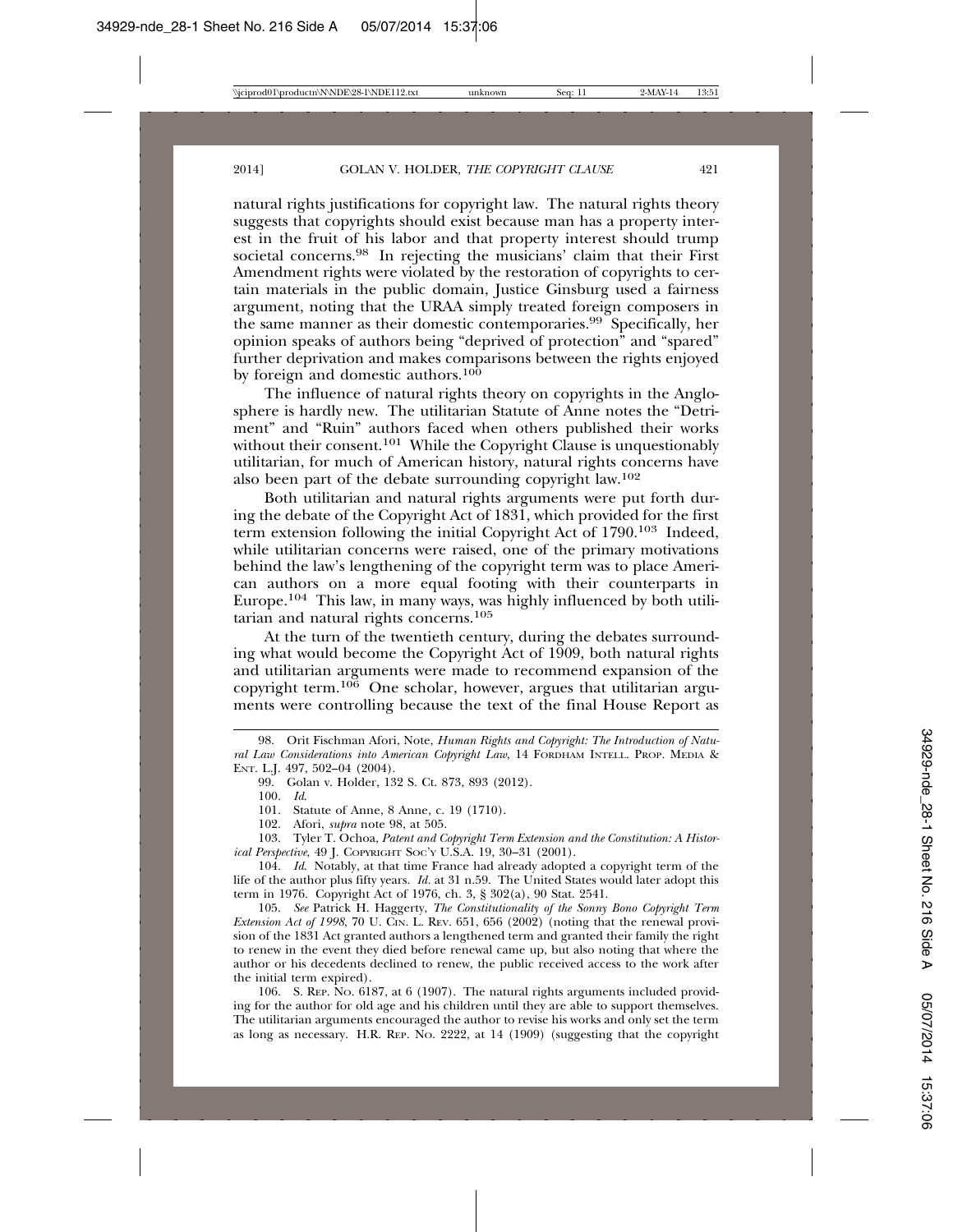well as statements on the floor by Rep. Frank Currier, Chairman of the House Committee on Patents, plainly reject the natural rights justifications for copyright law in the United states.107 Despite this language in the report accompanying the final bill, just two years earlier a Senate report clearly invoking the natural rights justification for copyrights argued the Statute of Anne was passed to grant authors a "more definite remedy" for the infringement of their right to their work and that the U.S. Constitution did not authorize Congress to "grant" copyrights, but rather to "secure" them.<sup>108</sup> Similarly, both in a preliminary report in 1907 and in their final report, the House included comments made by President Roosevelt in an address to Congress in 1905 urging a revision of the then existing copyright laws because certain unprotected classes of works were "entitled" to receive copyright protection and "hardships" that unduly burden content producers and serve no public interest function should be eliminated.109

The influence of the natural rights theory on American copyright law is even more apparent with the debate surrounding the two most recent term extensions, the Copyright Act of 1976 and the Copyright Term Extension Act (CTEA) in 1998. As with the earlier 1909 Act, in justifying the 1976 Act, Congress again professed a utilitarian motive.<sup>110</sup> Indeed, one congressman campaigned against a series of interim term extensions passed while the 1976 Act was debated because he could not find any public benefit in the extensions.111 Despite this sentiment, natural rights arguments again were plentiful. Both houses justified the need for the increased term of the 1976 Act in part because of increases in life expectancy, the perceived unfairness in depriving authors of available economic benefits from their work, the increase in the commercial life of works, and the possibility of further benefiting authors by joining the Berne Convention.<sup>112</sup>

Twenty-two years later, when Congress again extended copyrights by passing the CTEA, natural rights arguments so predominated the discussion that one scholar classified the constitutionally mandated utilitarian justification as merely "an apparent afterthought."113 Indeed, the House noted that the CTEA ensured that the United States (and its authors and rights holders) would not lose out on potential export revenue, placed European and American authors on equal footing, and ensured that authors' children and grandchildren could benefit eco-

terms should be long enough to provide for authors at old age when the author "needs it the most.").

<sup>107.</sup> Dallon, *supra* note 25, at 434–35.

<sup>108.</sup> S. REP. NO. 6187, at 8 (1907).

<sup>109.</sup> H.R. REP. NO. 7083, at 1 (1907); H.R. REP NO. 2222, at 1–2 (1909) (Message to Congress, December 1905 by President Roosevelt).

<sup>110.</sup> Dallon, *supra* note 25, at 436 (discussing statements made by Sen. John Little McClellan, Chairman of the Senate Subcommittee on Patents, Trademarks, and Copyrights that his "sole objective" was to "encourage creativity" and promote public interest).

<sup>111.</sup> Ochoa, *supra* note 103, at 41–42 (noting that Robert Kastenmeir found it "impossible" to find a public benefit to an interim term extension.)

<sup>112.</sup> H.R. REP. NO. 94-1476, at 134–35 (1976); S. REP. NO. 94-473, at 116–18 (1976).

<sup>113.</sup> Dallon, *supra* note 25, at 438.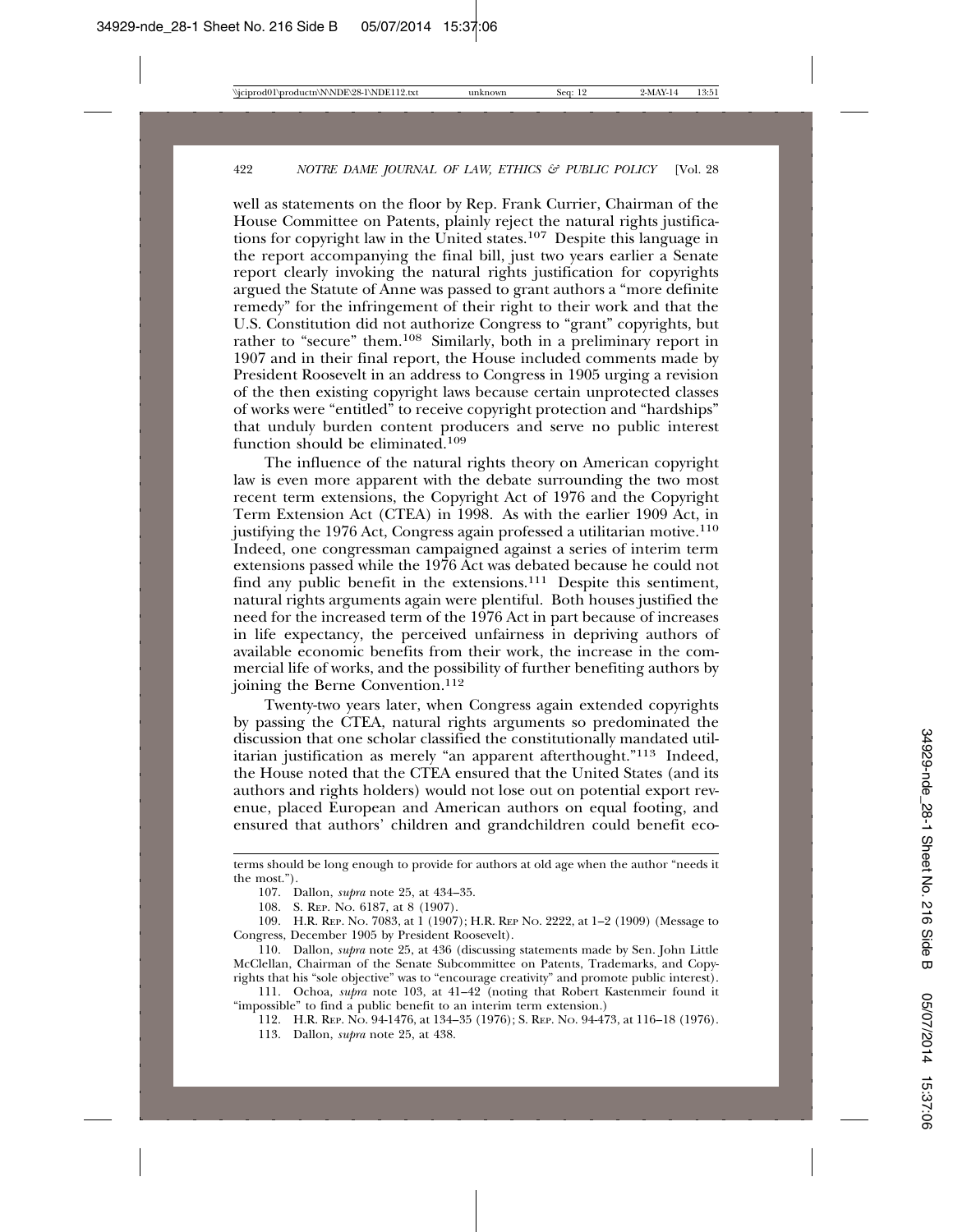nomically from the work.114 Similarly, the Senate considering a comparable bill two years earlier noted that authors "deserve[d] to benefit fully" from their works, and extending the term of protection an additional twenty years would help ensure that would happen.<sup>115</sup>

Given the prominence of natural rights arguments during the various copyright law extensions of the last century, it is hardly surprising that the URAA, which restored copyrights for certain foreign works and was the statute at issue in *Golan*, shows a similar influence. One of the primary justifications for passing the law, echoed by everyone from senators and executive branch officials to the heads of industry groups, was that American rights holders stood to benefit economically from granting retroactive copyrights.116 Another justification for the law was that it was good policy because it rectified an unfair situation where foreign authors were deprived something that was theirs.117 However, it was also recognized that the Constitution mandates that copyright law taken as a whole have a utilitarian end.118 One law professor, testifying before Congress, noted that this constitutional requirement was satisfied because passing the URAA would strengthen the international copyright system and indirectly provide incentives to create new works.<sup>119</sup> Much of the concern about the constitutionality of this legislation was not over whether it satisfied the utilitarian mandate of the Copyright Clause, but rather whether the legislation violated the Takings Clause.<sup>120</sup>

Considered historically, it is hardly surprising that Justice Ginsburg uses both natural rights and utilitarian arguments to support her conclusion. While commonly present alongside utilitarian justifications for much of American history, they have taken on an increased promi-

117. *Id*. at 190–92 (statement of Prof. Shira Perlmutter).

118. *Id*. at 207.

119. *Id.* at 207–08. Justice Ginsburg cites several of Prof. Perlmutter's arguments that claim the URAA satisfies the utilitarian mandate in her *Golan* opinion. Golan v. Holder*,* 132 S. Ct. 873, 888–89 (2012).

120. *GATT*, *supra* note 116, at 145, 150–62 (Statement and prepared testimony of Christopher Schroeder, Office of Legal Counsel, Dept. of Justice). Justice Ginsberg noted this in her opinion in Golan. *Golan*, 132 S. Ct. at 892 n.33.

<sup>114.</sup> H.R. REP. NO. 105-452, at 4 (1998). They did also mention a utilitarian argument suggesting that the lengthened term of the CTEA would encourage further creation.

<sup>115.</sup> S. REP. NO. 104-315, at 3 (1996). The Senate also suggested that this term extension would enhance the public domain through stimulating the creation of new works, however, given the length of copyright terms with that extension (the life of the author plus seventy years), it is likely that few if any living today will be able to fully reap the benefits of this "enhanced" public domain. *Id.*

<sup>116.</sup> *General Agreement on Tariffs and Trade (GATT): Intellectual Property Provisions: Joint Hearings on S. 2368 and H.R. 4894 Before the Subcommittee on Intellectual Property and Judicial Administration of House Committee on the Judiciary and Subcommittee on Patent and Trademarks of the Senate Committee of the Judiciary*, 103d Cong. 81 (1994) [hereinafter *GATT*] (statement of Sen. Deconcini) ("The conventional wisdom . . . is . . . we will get more than we give because U.S. authors will be able to retrieve far more works in foreign countries than foreign authors will retrieve here in the United States."). *See also id*. at 171–72 (statement of Ira Shapiro, Office of the U.S. Trade Representative). *See also id.* at 255–57 (statement of Jack Valenti, President and CEO of the MPAA).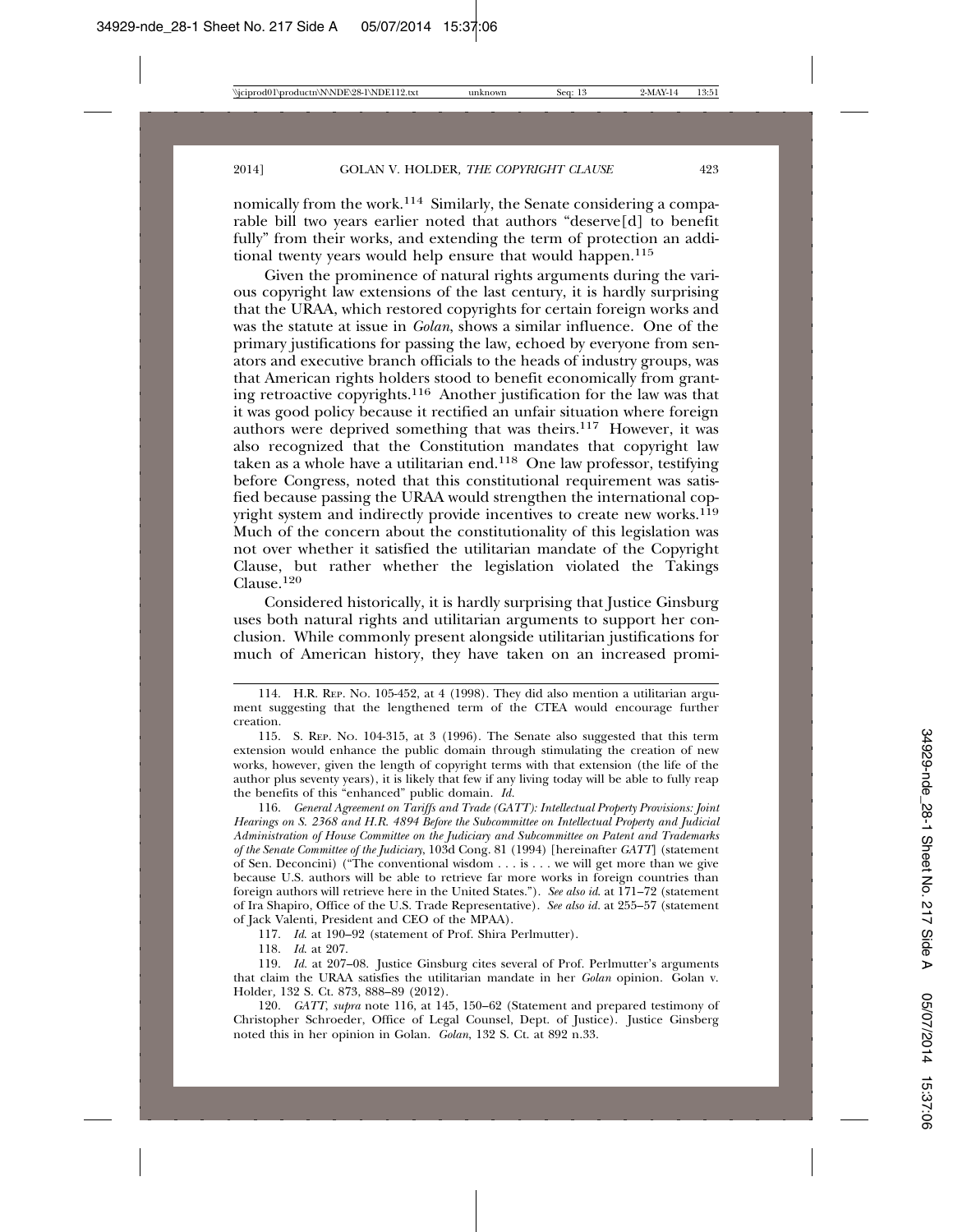nence in the debates over our most recent copyright and intellectual property legislation. Indeed, her understanding of utilitarianism, though supported by history, almost invites such debates.

#### B. *Removing Works From the Public Domain—Unprecedented, But Not Unheard Of*

Although there was much public outcry about the effects of the URAA, what is groundbreaking about the law is not the idea of removing works from the public domain, but rather the fact that Congress actually did so on such a large scale, and the Court deemed doing so constitutional. Justice Breyer's dissent noted that until the URAA there was a "virtually unbroken string of legislation preventing the withdrawal of works from the public domain."121 Indeed, the Tenth Circuit in one of the intermediary appeals of the case held that it is a "bedrock principle of copyright law that works in the public domain remain there" and that "§ 514 [of the URAA] alters the traditional contours of copyright protection by deviating from this principle."122 The fact that the public domain exists at all is not a matter of legislative grace, but rather is constitutionally mandated. Although not expressly prescribed in the document, its existence can be inferred because by restricting the monopoly granted to content creators to "limited Times," the Constitution ensures that eventually one day the public will have free access to works.123 Even ardent supporters of personal property rights, such as John Locke, recognized that there had to be a limit to the protection of intellectual property because one can hardly have any legitimate claim to property rights in a work written by someone who lived over a thousand years ago.<sup>124</sup>

As Justice Ginsburg's opinion claims and Justice Breyer grudgingly accepts,125 the removal of works from the public domain is not completely without precedent. Her opinion cites the original Copyright Act of 1790, several private letter laws, and statutes passed following the First and Second World Wars as proof of this precedent.126 She argues that the United States' joining of the Berne Convention is an exceptional event that is on par with these other occasions where works were taken out of the public domain.127 However, examining both the historical context and the scope of prior copyright restorations demonstrates, as Justice Breyer argues, just how exceptional the URAA is.128

<sup>121.</sup> *Golan*, 132 S. Ct. at 909 (Breyer, J., dissenting).

<sup>122.</sup> Golan v. Gonzales, 501 F.3d. 1179, 1187–88 (10th Cir. 2007).

<sup>123.</sup> U.S. CONST. art. I, § 8.

<sup>124.</sup> BENJAMIN RAND, THE CORRESPONDENCE OF JOHN LOCKE AND EDWARD CLARKE 177 (1975) (*cited in* Dallon, *supra* note 25, at 400–01). To Locke, a laborer's right to the fruits of his labor finds justification not in the laws of man, but in the law of God. He believed that through using one's labor to transform something from the state of nature, we become forever joined with the target of our labor and have near unlimited rights over it unless others are in need. JOHN LOCKE, SECOND TREATISE ON GOVERNMENT § 27 (1690).

<sup>125.</sup> *Golan*, 132 S. Ct. at 908–09 (Breyer, J., dissenting).

<sup>126.</sup> *Id.* at 885–87.

<sup>127.</sup> *Id.* at 887.

<sup>128.</sup> *Id.* at 908–09 (Breyer, J., dissenting).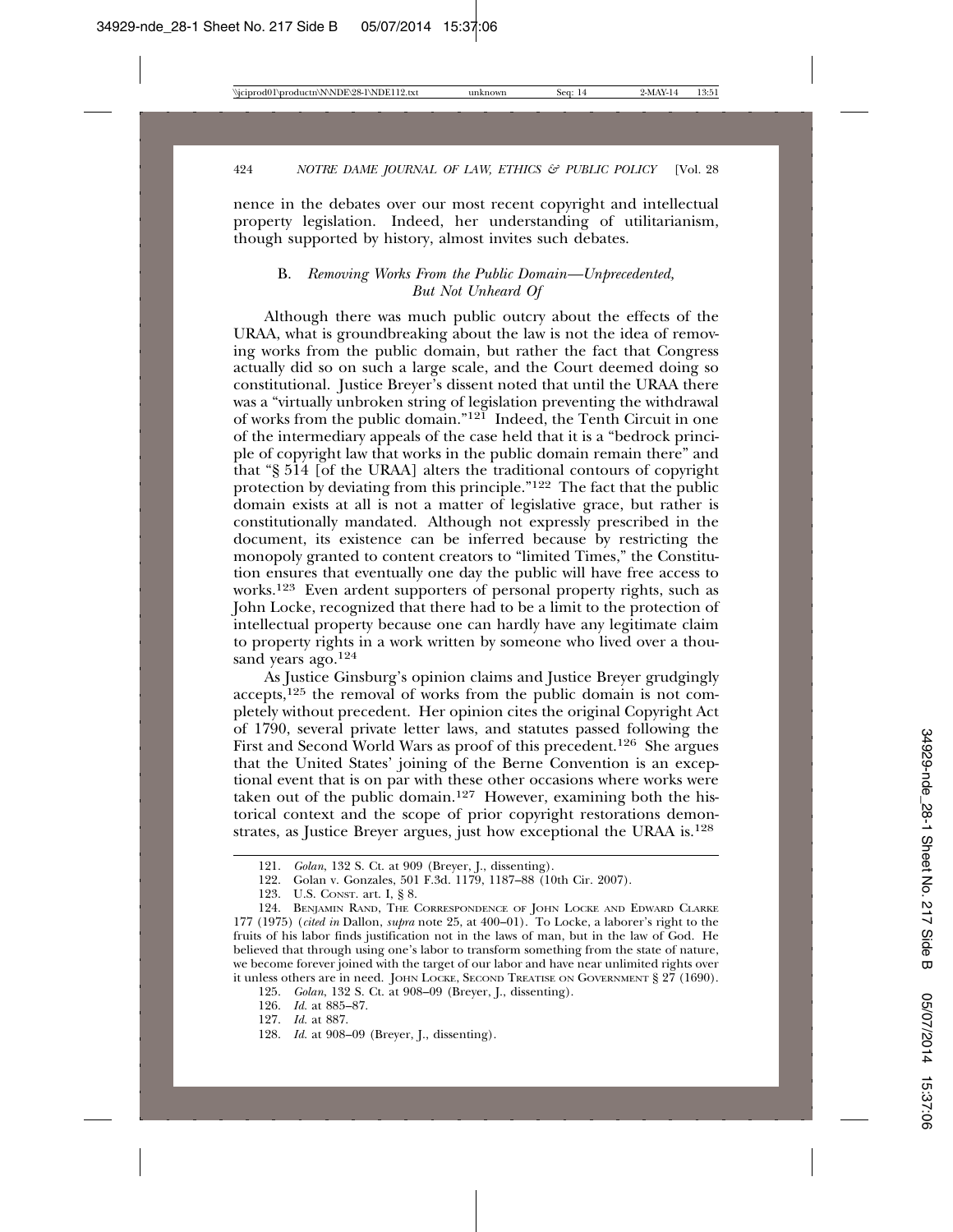The nation's first federal copyright statute, the Copyright Act of 1790 was passed a mere one year following the ratification of the Constitution.<sup>129</sup> Prior to this, copyright was a state matter which required obtaining separate copyrights in each of the states that recognized it.130 In ratifying the Constitution, the States ceded elements of sovereignty to the new federal government. Their fundamental existence was forever changed. New federal laws that harmonized the patchwork of state laws were expected. The statutes passed following the World Wars only applied to nationals of countries where U.S. copyright interests were protected on a reciprocal basis.131 Further, they merely allowed authors the opportunity to comply with the required American formalities if they were unable to do so because of the war.132

The context and scope of the URAA could hardly be any more different than the Copyright Act of 1790 or the wartime restorations. First, unlike the wartime restorations, the URAA applies to works created in any Berne signatory country, even if at the time of a work's creation there were no reciprocal copyright arrangements or any expectation of copyright protection in the United States.133 Second, the Act in some cases impacts works created over eighty years ago and applies to works created over several decades, rather than just a few short years.134 Last, while joining the Berne Convention may have been a seminal event for copyright scholars and rights holders, it is hardly the wholesale revolution that accompanied the adoption of the U.S. Constitution.

Much weight should be given to Breyer's argument that among other acts, the Copyright Acts of  $1831,^{135}$   $1909,^{136}$  and  $1976,^{137}$ 

131. *See* ch. 11, 41 Stat. 368 (1919) ("When the foreign State . . . grants . . . to citizens of the United States the benefit of copyright on substantially the same basis as to its own citizens"); ch. 421, 55 Stat. 732 (1941) ("who are nationals of countries which accord substantially equal treatment in this respect to authors, copyright owners, or proprietors who are citizens of the United States").

132. *Id.* Justice Ginsberg also noted that this was one of the arguments of the musicians, but rejected it as she believed that the World Wars were on par with creating the nation's first copyright system and joining the Berne Convention. *Golan*, 132 S. Ct. at 887 n.24.

133. 17 U.S.C. § 104A(h)(6)(C) (2006).

134. Dale Nelson, Golan *Restoration: Small Burden, Big Gains.* 64 VAND. L. REV. EN BANC 165, 170 (2011) (noting that the act affects works from certain countries produced after 1923 but before 1955, 1964, or 1972 depending on the subject matter).

135. Copyright Act of 1831, ch. 16, 4 Stat. 436, 439. ("Provided, That this section shall not extend to any copyright heretofore secured, the term of which has already expired.").

136. Copyright Act of 1909, ch. 320, 35 Stat. 1075, 1077. ("That no copyright shall subsist in the original text of any work which is in the public domain.").

137. Copyright Act of 1976, Pub. L. 94–553, § 303, 90 Stat. 2541, 2573 ("[B]ut not theretofore in the public domain . . . .").

<sup>129.</sup> The First United States Congress passed the Act during its second session on May 31, 1790. Copyright Act of 1790, ch. 15, 1 Stat. 142.

<sup>130.</sup> Kevin D. Galbraith, Note, *Forever on the Installment Plan? An Examination of the Constitutional History of the Copyright Clause and Whether the Copyright Term Extension Act of 1998 Squares with the Founders' Intent*, 12 FORDHAM INTELL. PROP. MEDIA & ENT. L.J. 1119, 1136–37 (2002) (Delaware did not enact copyright legislation.).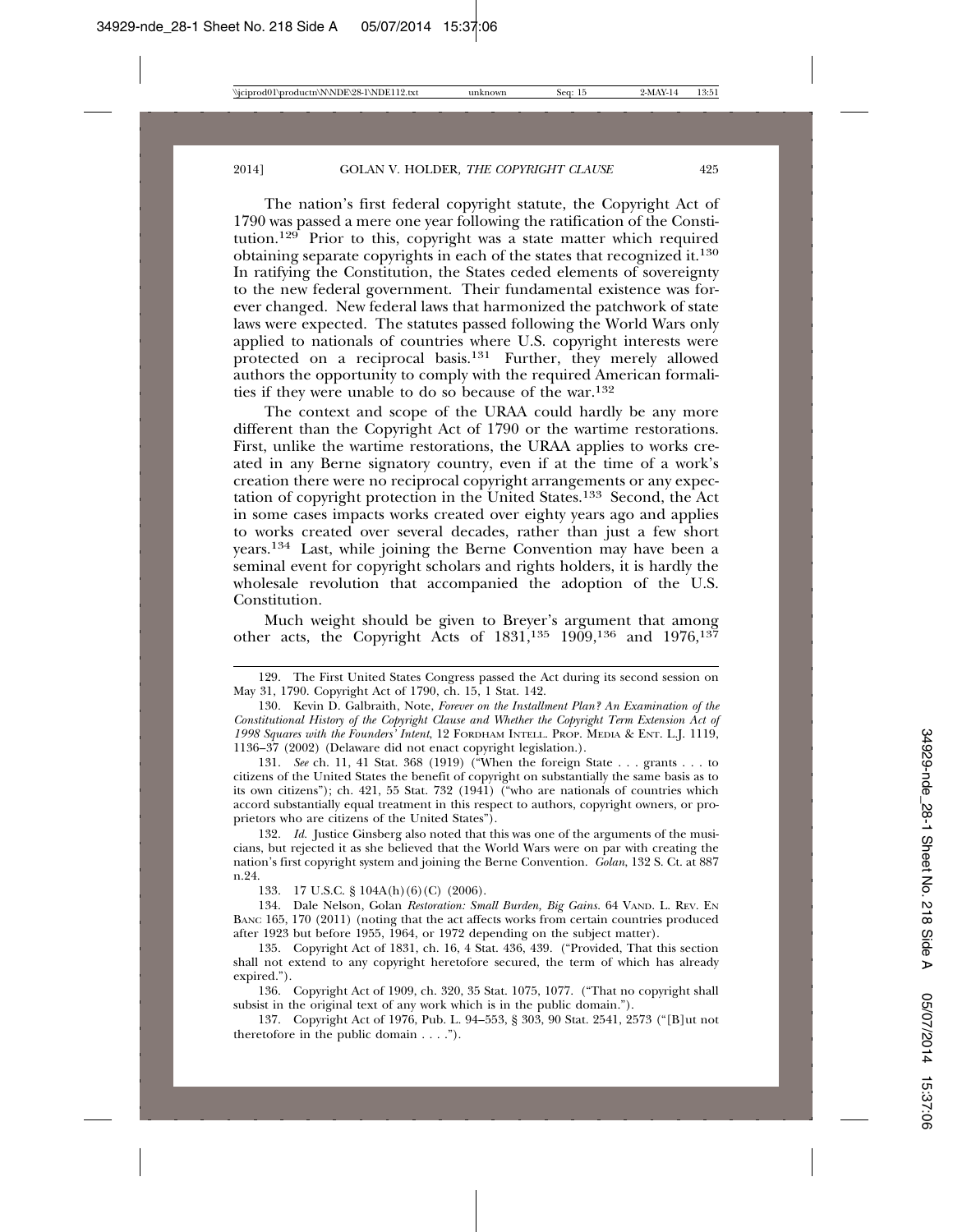expressly preclude applicability of the term extension contained therein to works in the public domain.138 Indeed, while Congress was working on a wholesale revision of copyright law that would ultimately become the 1976 Act, they passed a series of short-term term extensions to ensure that the works would receive the benefit of the long-term term extension they were contemplating.<sup>139</sup> Some felt that this demonstrated that Congress believed they lacked the power to restore copyrights to works in the public domain.140

While after the first federal copyright statute, Congress never removed works from the public domain on the scale that they did in the URAA, the idea of doing so and granting foreign authors retroactive copyright protection is hardly news. In 1946, the United States signed the Inter-American Convention on the Rights of the Author in Literary, Scientific, and Artistic Works.<sup>141</sup> This was a treaty with Latin American nations that provided for retroactive copyrights for foreign works that entered into the public domain due to a failure to comply with the required U.S. copyright formalities.142 Despite the fact that the Convention was signed in Washington, D.C. by twenty-one member states of the Pan American Union,143 the Senate never ratified the treaty, in part due to concerns over retroactivity.144

Similarly, membership in the Berne Convention was under serious consideration for most of the twentieth century. In 1935, the Senate approved the U.S. joining the Convention, but later withdrew their approval until copyright law could be amended to comply with the Convention's requirements.<sup>145</sup> Four decades later, when Congress significantly revised copyright law with the Copyright Act of 1976, the possibility of future membership in the Berne Convention was cited by Congress as one of the reasons for the extension of the copyright term.146 Although the issue of retroactive copyrights was initially not addressed when the United States ultimately joined the Berne Convention in 1988, the Congressional working group set up to study U.S. adherence to the Convention noted that addressing it was necessary for U.S. rights holders to gain the protection of the Convention, but that it also raised practical, legal, and constitutional issues.147 Indeed, in a prepared statement before a congressional committee considering the

146. H.R. REP. NO. 94-1476, at 135 (1976).

147. *Final Report of the Ad Hoc Working Group on U.S. Adherence to the Berne Convention*, 10 COLUM.-VLA J.L. & ARTS 513, 587 (1986) (cited in Edward Samuels, *The Public Domain in Copyright Law*, 41 J. COPYRIGHT SOC'Y 137, 174 (1993)).

<sup>138.</sup> Golan v. Holder, 132 S. Ct. 873, 909 (2012) (Breyer, J., dissenting).

<sup>139.</sup> Ochoa, *supra* note 103, at 40-41.

<sup>140.</sup> *Id*. at 42.

<sup>141.</sup> Note, *The Inter-American Copyright Convention: Its Place in United States Copyright Law*, 60 HARV. L. REV. 1329, 1329 n.1 (1947).

<sup>142.</sup> *Id.* at 1333.

<sup>143.</sup> *Id.* at 1329 n.1.

<sup>144.</sup> Comment, *International Copyright Protection and the United States: The Impact of the UNESCO Universal Copyright Convention on Existing Law,* 62 YALE L.J. 1065, 1072 (1953).

<sup>145.</sup> Melville Nimmer, *Implications of the Prospective Revisions of the Berne Convention and the United States Copyright Law*, 19 STAN. L. REV. 499, 548 (1967).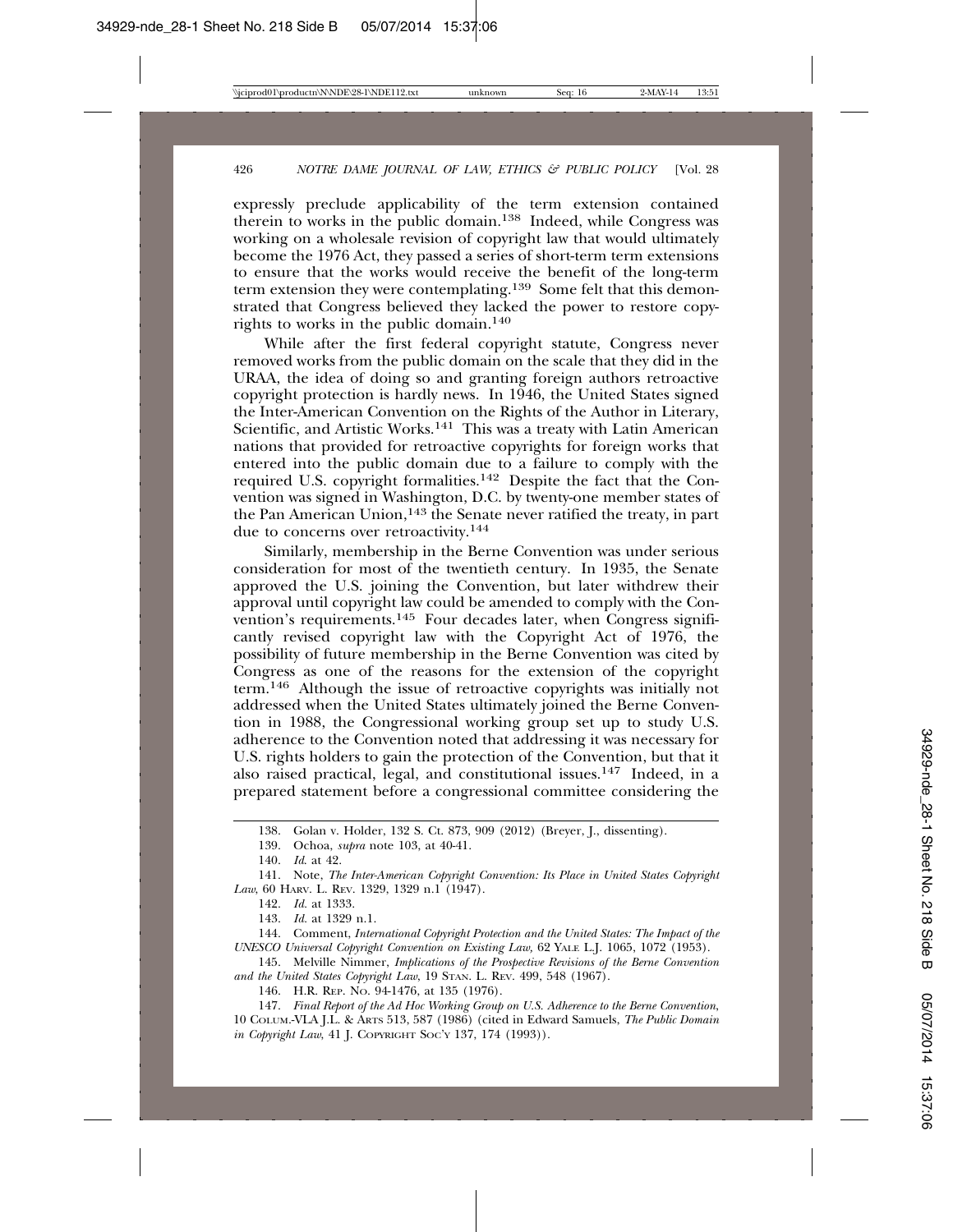URAA, a representative of the Office of Legal Counsel noted that passing a law affording retroactive copyright protection to foreign authors was inevitable 148

In a sense, both Justices Ginsburg and Breyer are correct in their interpretation of the historical precedent in removing works from the public domain. While no statute since the initial federal copyright statute had removed works from the public domain on the scale of the URAA, the idea of doing so has existed for most of the twentieth century. The actions were without precedent, but any party closely following developments in copyright law would have been placed on notice that this was a real possibility.

#### IV. THE STATUS OF THE PUBLIC DOMAIN FOLLOWING GOLAN <sup>V</sup>. HOLDER

The Supreme Court first used the phrase "public domain" to describe intellectual property in  $1896<sup>149</sup>$  Prior to this, terms used to describe real property, such as "public property" or "common property," were commonly used to refer to the same body of works.150 Although the change in the terms used may appear to be merely superficial, it is potentially significant. As one scholar noted, the first edition of *Black's Law Dictionary*, released in 1891 (before the application of the term "public domain" to intellectual property), defines public property as that which is "considered as being *owned* by 'the public.'"151 Today, however there is much debate over the exact meaning of the phrase "public domain." Some scholars argue that applying the term to a work can signify a lack of private ownership to the work, a right of public use, or both.152 Although in most situations, the answer to this question has little impact on those that use the public domain, the URAA and cases like *Golan* demonstrate why the answer is important.

During the debate surrounding the URAA, Congress operated under the assumption that no one had a property right to works in the public domain.<sup>153</sup> As one scholar noted, however, not all courts necessarily share this view and instead, strongly imply that everyone rather

<sup>148.</sup> *GATT supra* note 116, at 157 (Prepared Statement of Christopher Schroder, Office of Legal Counsel) ("[I]t should have been apparent . . . that something very similar to draft section 104A would be passed to provide more vigorous implementation of the Berne Convention.")

<sup>149.</sup> Vincenzo Vinciguerra, *Contribution to the Understanding of the Public Domain*, 24 J. MARSHALL J. COMPUTER & INFO. L. 411, 424 (2006).

<sup>150.</sup> *Id.* at 414.

<sup>151.</sup> Tyler Ochoa, *Origins and Meanings of the Public Domain*, 28 U. DAYTON L. REV. 215, 236–37 (2002) (emphasis added).

<sup>152.</sup> Mary Wong, *Toward an Alternative Normative Framework for Copyright: From Private Property to Human Rights*, 26 CARDOZO ARTS & ENT. L.J. 775, 789 (2009). *See also* Vinciguerra, *supra* note 149, at 416 (noting that this term has been defined as the opposite of copyright).

<sup>153.</sup> *GATT*, *supra* note 116, at 151 (prepared statement of Christopher Schroder, Office of Legal Counsel).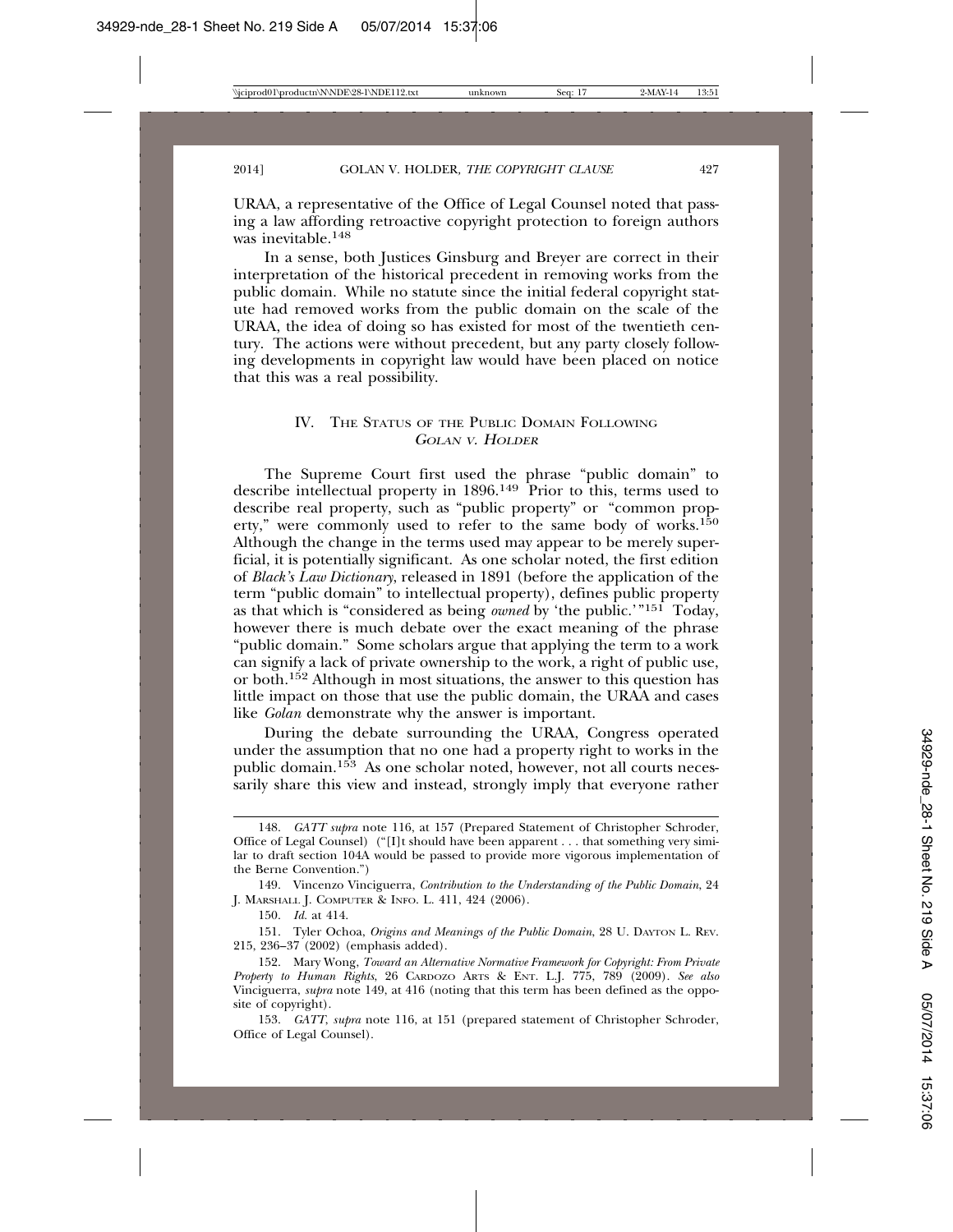than no one owns the public domain.154 Indeed, in this case the district court in addressing the musicians' claim that the URAA violated the Copyright Clause held that ideas remain "public property," even if the rights to fully express those ideas are vested solely in the creator.155

Justice Ginsburg's opinion in *Golan* firmly rejects any idea of ownership rights to works in the public domain without any reference to the ongoing dispute.156 The only sources that she cites to support this proposition are ambiguous and do not directly speak to any ownership or lack of ownership by the public in the work.157 While she cites the Copyright Act of 1976 to argue that rights only vest in authors at the time of creation,<sup>158</sup> the Act itself is silent as to the status of works whose copyright term has expired and uses the phrase "public domain" only twice in the entire act and does so in reference to works excluded from the scope of copyright protection.159 Likewise, she cites Article 18 of the Berne Convention to claim that rights to works do not re-vest in the general public, but rather that upon expiration of the copyright term, works "fall[] into the public domain."<sup>160</sup> Again, this language fails to state anything concerning property rights, and it is hard to see how a treaty the United States joined in 1988 should be used to construe nearly two centuries of common law precedent and a statute passed in 1976. Indeed, this phrase exists nowhere in the Copyright Act of 1976161 or in the URAA.162

The dissenting opinion also uses the phrase "fallen into the public domain" in its discussion of copyrights, but does not make the same claim about property rights that the majority opinion did.163 Instead, it recognizes that the public had some belief that they had ownership rights to works in the public domain and implies that those rights may exist, but are less "well-established" than other property rights.<sup>164</sup> Justice Breyer makes no reference to Justice Ginsburg's statement about a lack of ownership rights at any place in his opinion.

Despite the shaky foundation, Justice Ginsburg's opinion could not be clearer: the Supreme Court does not recognize property rights in the public domain. The parties most impacted by this are those who have created derivative works using source material that was at the time in the public domain, but is no longer. The URAA takes away their

- 160. *Golan*, 132 S. Ct. at 892.
- Copyright Act of 1976, Pub. L. 94-533, 90 Stat 2541.
- 162. Uruguay Round Agreements Act, Pub. L. 103-465, 108 Stat. 4809 (1994).
- 163. *Golan*, 132 S. Ct. at 903.
- 164. *Id.* at 906.

<sup>154.</sup> Ochoa, *supra* note 151, at 260 (noting that recent court decisions have used the terms "public property" or "common property" along with other language that implies public ownership).

<sup>155.</sup> Golan v. Gonzalez*,* No. Civ.01-B-1854(BNB), 2005 WL 914754, at \*14 (D. Colo. Sept. 4, 2007).

<sup>156.</sup> Golan v. Holder*,* 132 S. Ct. 873, 892 (2012) ("[N]o one, after the copyright term has expired, acquires ownership rights in the once-protected works.").

<sup>157.</sup> *Id*.

<sup>158.</sup> *Id*.

<sup>159.</sup> Copyright Act of 1976, Pub. L. 94–533, 90 Stat. 2541.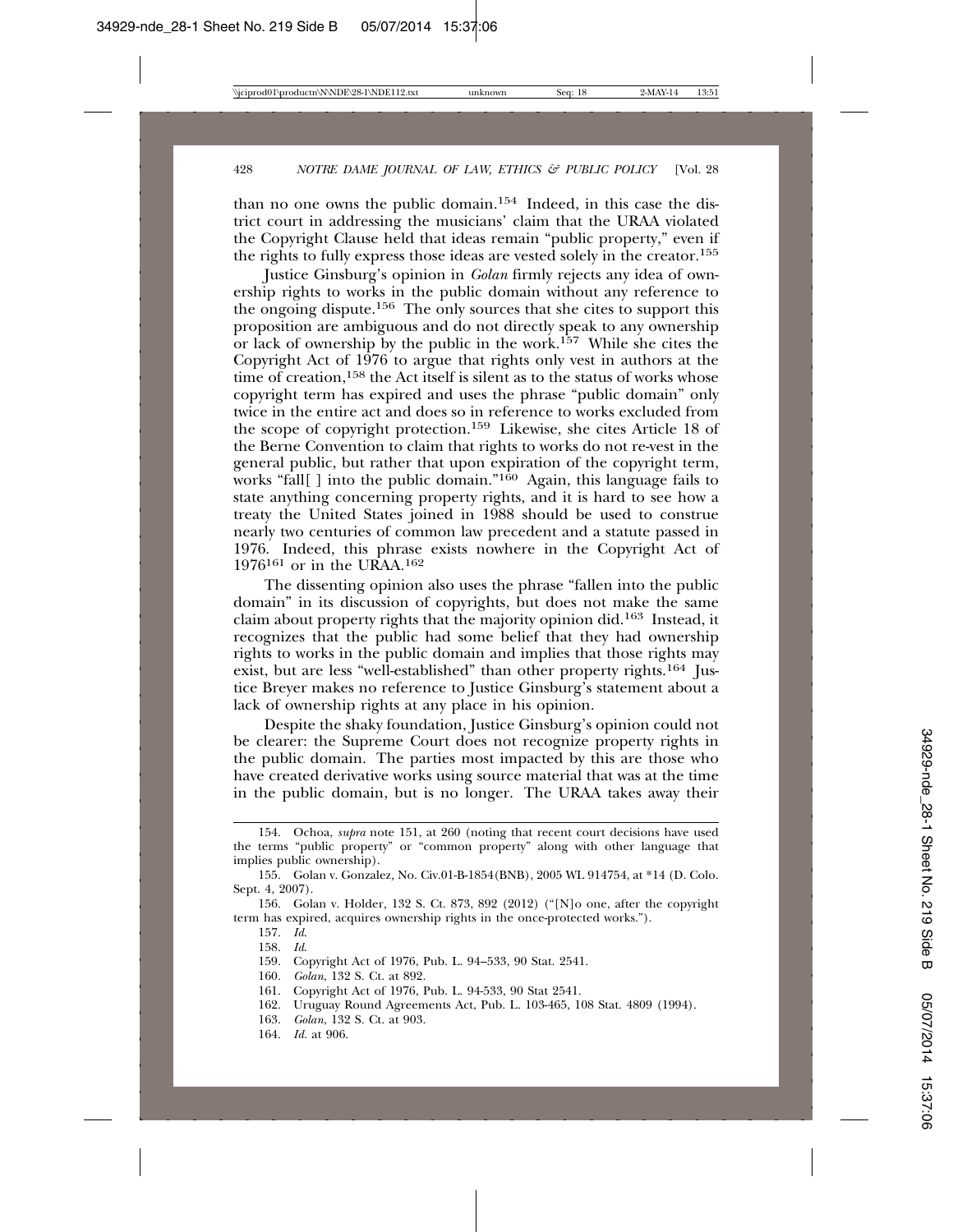right to exploit their own work without paying for the right to use to the underlying source material.<sup>165</sup> This was one of Congress's biggest concerns with passing the URAA and one of the primary reasons behind the inclusion of accommodations for parties who had previously used the work.166 It should be noted that the musicians never argued about losing access to a derivative work they created,  $167$  and did not challenge the district court granting summary judgment, rejecting their due process claims.168 Time will tell if any creators of a derivative work try to argue a takings claim, as Congress feared.

However harsh this decision may appear, the Court earlier took an even harder line to those who created derivative works under the Copyright Act of 1909. Under that Act, because copyrights were granted for two separate terms subject to renewal, it was necessary to secure the right to make a derivative work separately during both terms.169 In *Stewart v. Abend*, an author granted the petitioner the right to create a derivative work during the first term and promised to do so again in the second term, but died before he could grant the right during the renewal term.170 The Court declined to follow an earlier Second Circuit decision based off of similar facts, where the court determined that equitable reasons allowed the creator of the derivative work the right to continue exploiting the derivative work.<sup>171</sup> Instead, they rigidly applied property and copyright law and noted that a party who relies on an expectation of renewal does so at the risk the renewal may not occur.<sup>172</sup>

From *Golan* and *Stewart*, one principle emerges: those who choose to create derivative works do so at their own peril. It matters not what the creator's reasonable expectations of free access to the work were at the time their derivative work was created. The Court is willing to ignore equity and strictly apply statutory copyright law so as not to deprive the creator of the source work their rights under law.

#### **CONCLUSION**

Following oral arguments, there was much speculation as to how the Court would rule in *Golan*. Court watchers were prepared for every possible outcome including a four-to-four tie.<sup>173</sup> What the Court ultimately decided, however, is perhaps best described as a continuation

165. Uruguay Round Agreements Act, Pub. L. 103-465, § 514, 108 Stat. 4809, 4976 (1994).

167. Golan v. Ashcroft, 310 F. Supp. 2d 1215, 1220 (2004). The musicians' claim was based upon loss of access to works that were once in the public domain.

168. *Golan*, 132 S. Ct at 883 n.15.

169. Copyright Act of 1909, ch. 320, 35 Stat. 1075. This is no longer the case today under the Copyright Act of 1976 as amended by the CTEA which grants a single term of protection with no renewal provisions.

170. Stewart v. Abend, 495 U.S. 207, 212 (1990).

171. *Id.* at 221–23.

172. *Id.* at 219–21.

173. Justice Kagan worked on this case as Solicitor General and did not take part in the proceedings. *See* Adam Liptak*, In Supreme Court Argument, a Rock Legend Plays a Role,* N.Y. TIMES, Oct. 5, 2011, at B2.

<sup>166.</sup> *Golan*, 132 S. Ct. at 892 n.33.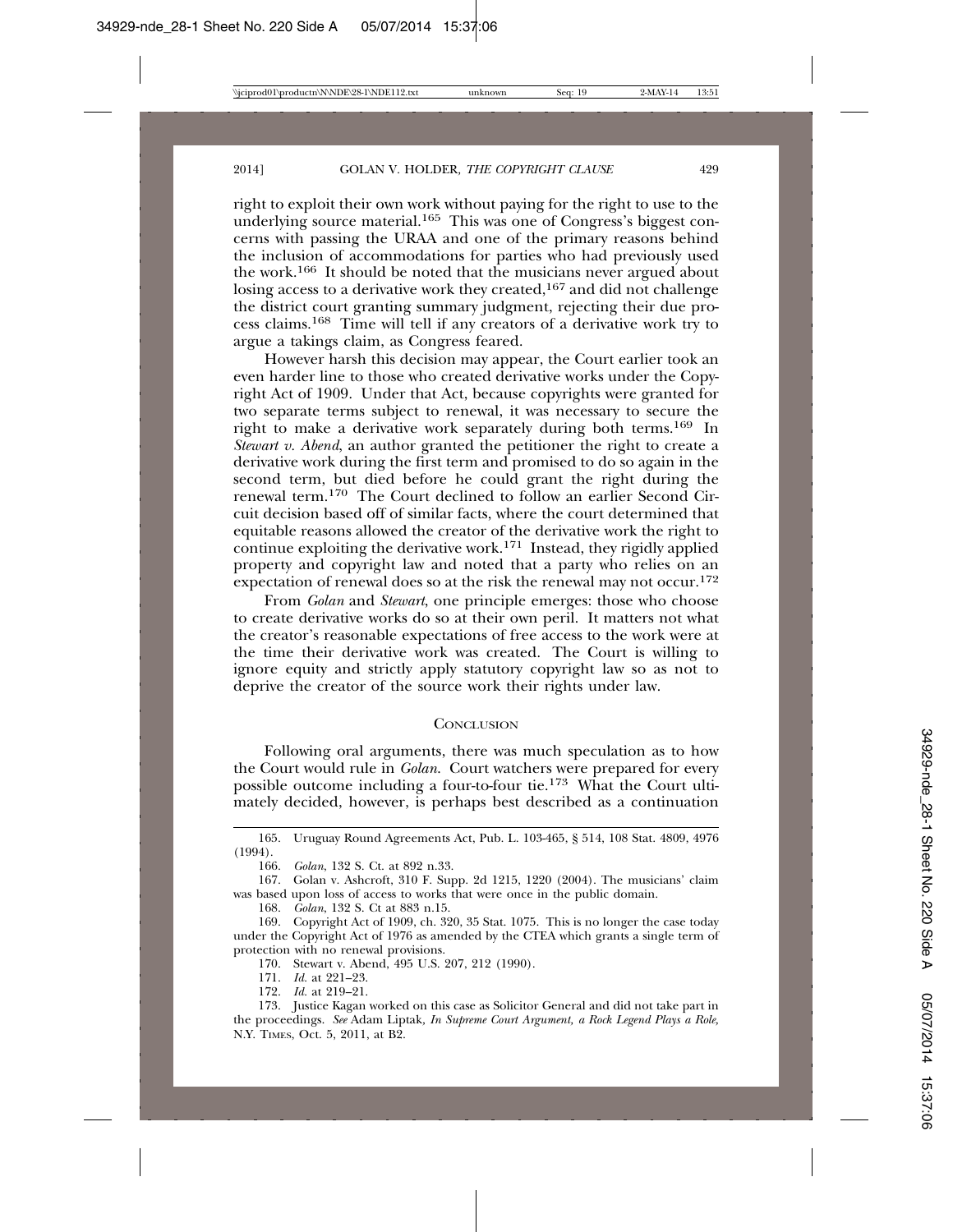and expansion of their earlier decision in *Eldred*. Indeed, Justice Ginsburg wrote both opinions and frequently cites *Eldred* in her *Golan* opinion. Her opinion is faithful to precedent, yet disrupts established expectations concerning access to works in the public domain.

Undoubtedly one effect of *Eldred* and *Golan* is an increase in the power and deference given to Congress when enacting legislation subject to the Copyright Clause. The Court has made it clear that they will continue to consider copyright laws as a whole in determining their constitutionality.174 In many ways, this can be considered to be a virtual evisceration of the utilitarian mandate of the Copyright Clause. It is hard to conceive of a copyright regime that could not be said to encourage the creation of new works or the dissemination of existing ones.

This evisceration of the utilitarian mandate in many ways reflects the growing influence of the natural rights theory over the twentieth century. This change is perhaps best seen in the United States joining the Berne Convention, an international copyright regime grounded in the natural rights philosophy. Despite this, it is unlikely that Congress would be so bold as to test the waters and try and pass a new copyright statute without making some claim of it serving a utilitarian end. Even so, the Court has shown that they will give Congress tremendous deference in interpreting such claim.

After this opinion, the only real limitation that appears on Congress's power is that any copyright law must provide for a fixed expiration date at some point in the future. It is of no consequence if that expiration date had been extended multiple times, it would have resulted in some cases from an author expecting to secure only fifty-six years of protection following publication (if they exercised their renewal right) to a copyright that persists not just during their entire lifetime, but also during their grandchildren's entire lifetimes. If recent history is any indication, authors can expect to receive yet another term extension, and the Court will uphold it.175

While *Golan* stood for the proposition that Congress could grant copyrights to works in the public domain, it only applied to a large but discrete number of works. *Golan* merely gave these works the term of protection they could have expected had they been eligible for copyright protection in the U.S. at the time of creation and complied with all the necessary formalities. This opinion should not be interpreted as standing for the idea that Congress has the power to remove *anything* from the public domain. The utilitarian and natural rights theories that underlie *Golan* seem to imply that there has to be some limit to this authority after the right holder becomes too attenuated from the creator.

Finally, it is notable that due to turnover on the Court, only five Justices heard both *Golan* and *Eldred*, but in both cases only one other

<sup>174.</sup> Golan v. Holder*,* 132 S. Ct. 873, 888 (2012).

<sup>175.</sup> Indeed, Mary Bono argued (perhaps jokingly) for a copyright term of "forever less one day." Ochoa, *supra* note 103, at 45.